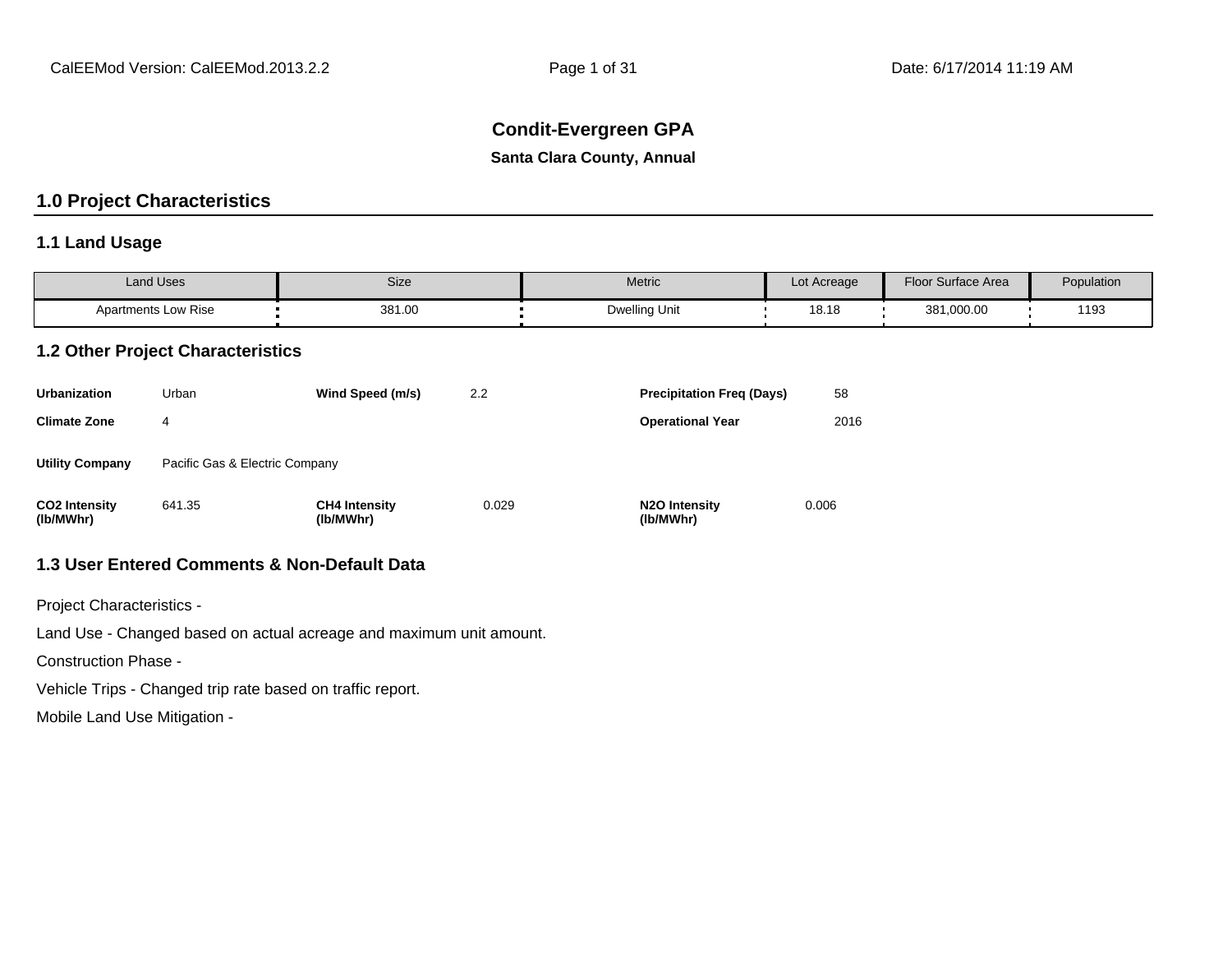| <b>Table Name</b>         | <b>Column Name</b>             | Default Value | New Value |
|---------------------------|--------------------------------|---------------|-----------|
| tblArchitecturalCoating   | EF_Nonresidential_Exterior     | 150.00        | 250.00    |
| tblArchitecturalCoating   | EF Nonresidential Interior     | 100.00        | 250.00    |
| tblArchitecturalCoating   | <b>EF Residential Exterior</b> | 150.00        | 250.00    |
| tblArchitecturalCoating   | EF_Residential_Interior        | 100.00        | 250.00    |
| tblLandUse                | LotAcreage                     | 23.81         | 18.18     |
| tblLandUse                | Population                     | 1,090.00      | 1,193.00  |
| tblProjectCharacteristics | OperationalYear                | 2014          | 2016      |
| tblVehicleTrips           | ST TR                          | 7.16          | 7.00      |
| tblVehicleTrips           | SU_TR                          | 6.07          | 7.00      |
| tblVehicleTrips           | WD TR                          | 6.59          | 7.00      |

## **2.0 Emissions Summary**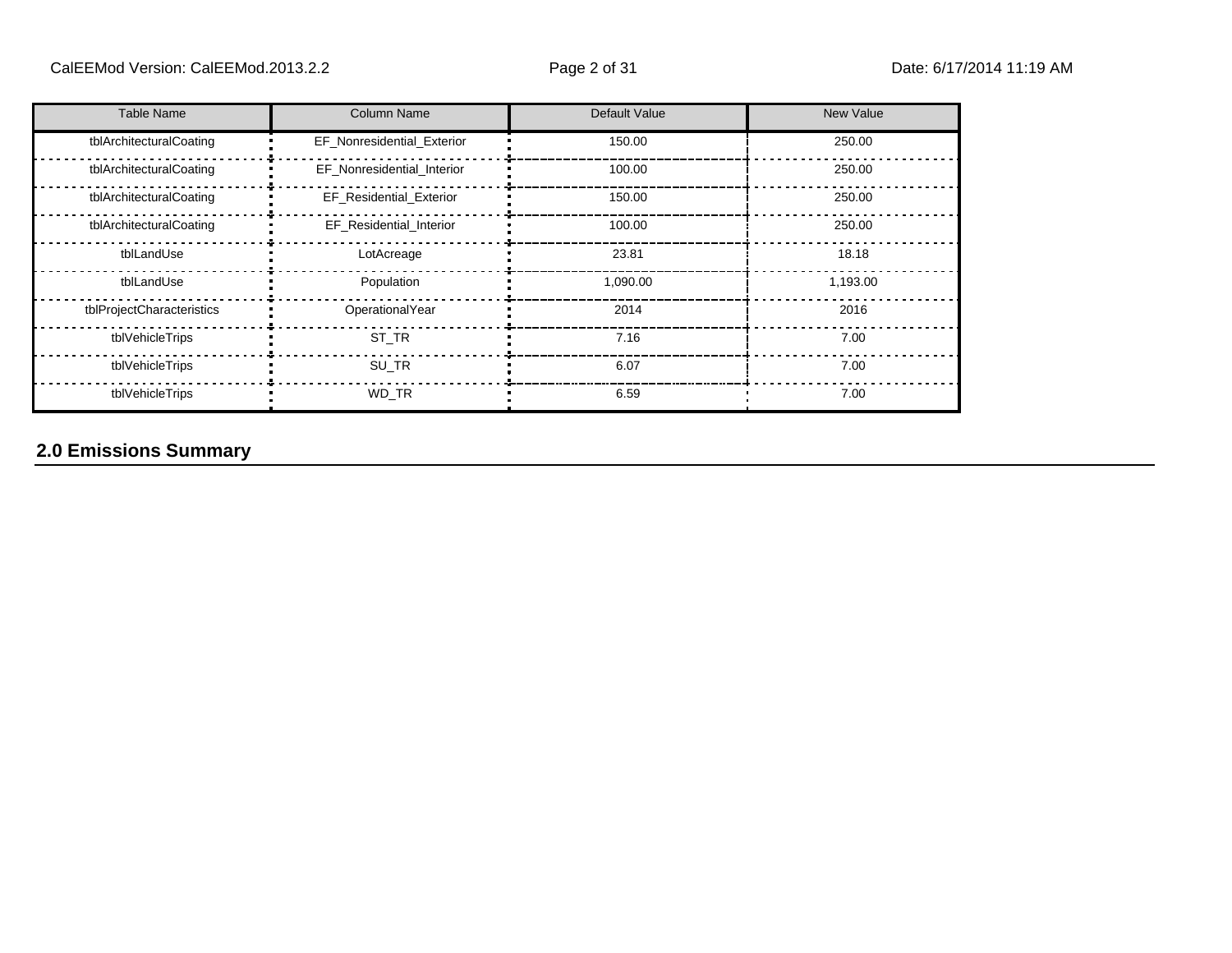### **2.1 Overall Construction**

## **Unmitigated Construction**

|              | <b>ROG</b>                 | <b>NO<sub>x</sub></b> | CO     | SO <sub>2</sub> | Fugitive<br><b>PM10</b> | Exhaust<br><b>PM10</b> | <b>PM10</b><br>Total | Fugitive<br><b>PM2.5</b> | Exhaust<br>PM2.5 | PM2.5<br>Total |        | Bio- CO2   NBio- CO2   Total CO2          | CH <sub>4</sub> | <b>N2O</b> | CO <sub>2e</sub> |
|--------------|----------------------------|-----------------------|--------|-----------------|-------------------------|------------------------|----------------------|--------------------------|------------------|----------------|--------|-------------------------------------------|-----------------|------------|------------------|
| Year         |                            |                       |        |                 |                         | tons/yr                |                      |                          |                  |                |        | MT/yr                                     |                 |            |                  |
| 2015         | 0.7116<br>$\bullet$        | 5.6091                | 5.4088 | 8.1600e-<br>003 | 0.5027                  | 0.3196                 | 0.8223               | 0.1792                   | 0.2986           | 0.4778         | 0.0000 | • 713.0254 • 713.0254 •                   | 0.1176          | 0.0000     | .715.4955        |
| 2016         | 6.2304<br>$\bullet\bullet$ | 1.9359                | 2.0826 | 3.5700e-<br>003 | 0.1430                  | 0.1160                 | 0.2590               | 0.0383                   | 0.1088           | 0.1471         | 0.0000 | $\cdot$ 301.7449 $\cdot$ 301.7449 $\cdot$ | 0.0428          | 0.0000     | 302.6445         |
| <b>Total</b> | 6.9420                     | 7.5450                | 7.4914 | 0.0117          | 0.6456                  | 0.4356                 | 1.0813               | 0.2175                   | 0.4074           | 0.6249         | 0.0000 | 1,014.770   1,014.770                     | 0.1605          | 0.0000     | 1,018.140<br>0   |

### **Mitigated Construction**

|                             | <b>ROG</b> | <b>NO<sub>x</sub></b> | CO        | SO <sub>2</sub> | Fugitive<br><b>PM10</b>        | Exhaust<br><b>PM10</b>        | <b>PM10</b><br>Total        | Fugitive<br>PM2.5               | Exhaust<br>PM2.5               | PM2.5<br>Total               |                                 | Bio- CO2 NBio- CO2 Total CO2              |           | CH <sub>4</sub> | <b>N2O</b> | CO <sub>2e</sub> |
|-----------------------------|------------|-----------------------|-----------|-----------------|--------------------------------|-------------------------------|-----------------------------|---------------------------------|--------------------------------|------------------------------|---------------------------------|-------------------------------------------|-----------|-----------------|------------|------------------|
| Year                        |            | tons/yr               |           |                 |                                |                               |                             |                                 |                                |                              |                                 |                                           |           | MT/yr           |            |                  |
| 2015                        | 0.7116<br> | 5.6091                | 5.4088    | 8.1600e-<br>003 | 0.5027                         | 0.3196                        | 0.8223                      | 0.1792                          | 0.2986                         | 0.4778                       | 0.0000                          | 1713.0249 1713.0249                       |           | 0.1176          | 0.0000     | $\cdot$ 715.4951 |
| 2016                        | 6.2304<br> | 1.9359                | 2.0826    | 3.5700e-<br>003 | 0.1430                         | 0.1160                        | 0.2590                      | 0.0383                          | 0.1088                         | 0.1471                       | 0.0000                          | $\cdot$ 301.7448 $\cdot$ 301.7448 $\cdot$ |           | 0.0428          | 0.0000     | 302.6443         |
| <b>Total</b>                | 6.9420     | 7.5450                | 7.4914    | 0.0117          | 0.6456                         | 0.4356                        | 1.0813                      | 0.2175                          | 0.4074                         | 0.6249                       | 0.0000                          | 1,014.769                                 | 1,014.769 | 0.1605          | 0.0000     | 1,018.139        |
|                             | <b>ROG</b> | <b>NO<sub>x</sub></b> | <b>CO</b> | <b>SO2</b>      | <b>Fugitive</b><br><b>PM10</b> | <b>Exhaust</b><br><b>PM10</b> | <b>PM10</b><br><b>Total</b> | <b>Fugitive</b><br><b>PM2.5</b> | <b>Exhaust</b><br><b>PM2.5</b> | <b>PM2.5</b><br><b>Total</b> | Bio- CO2   NBio-CO2   Total CO2 |                                           |           | CH4             | <b>N20</b> | CO <sub>2e</sub> |
|                             |            |                       |           |                 |                                |                               |                             |                                 |                                |                              |                                 |                                           |           |                 |            |                  |
| Percent<br><b>Reduction</b> | 0.00       | 0.00                  | 0.00      | 0.00            | 0.00                           | 0.00                          | 0.00                        | 0.00                            | 0.00                           | 0.00                         | 0.00                            | 0.00                                      | 0.00      | 0.00            | 0.00       | 0.00             |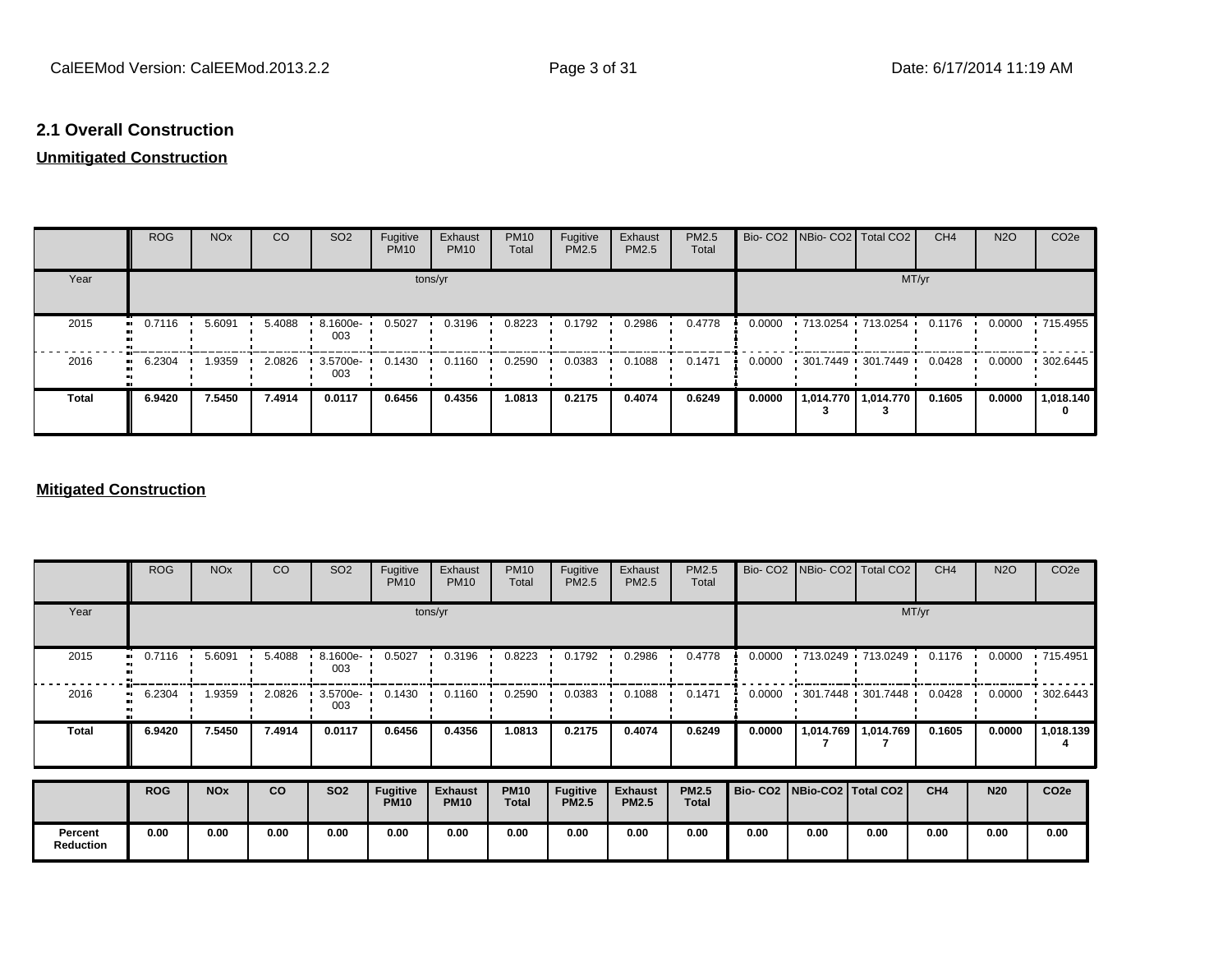## **2.2 Overall Operational**

### **Unmitigated Operational**

|              | <b>ROG</b> | <b>NO<sub>x</sub></b> | <b>CO</b> | SO <sub>2</sub>    | Fugitive<br><b>PM10</b> | Exhaust<br><b>PM10</b> | <b>PM10</b><br>Total | Fugitive<br>PM2.5 | Exhaust<br>PM2.5 | PM2.5<br>Total |         | Bio- CO2   NBio- CO2   Total CO2 |                                             | CH <sub>4</sub> | <b>N2O</b>               | CO <sub>2e</sub>  |
|--------------|------------|-----------------------|-----------|--------------------|-------------------------|------------------------|----------------------|-------------------|------------------|----------------|---------|----------------------------------|---------------------------------------------|-----------------|--------------------------|-------------------|
| Category     |            |                       |           |                    | tons/yr                 |                        |                      |                   |                  |                |         |                                  | MT/yr                                       |                 |                          |                   |
| Area         | 2.1420     | 0.0386                | 3.2915    | 5.1000e-<br>004    |                         | 0.0771                 | 0.0771               |                   | 0.0770           | 0.0770         | 6.2424  | 14.6953                          | 20.9377                                     | 0.0163          | 5.2000e-<br>004          | 21.4416           |
| Energy       | 0.0222     | 0.1893                | 0.0805    | $1.2100e -$<br>003 |                         | 0.0153                 | 0.0153               |                   | 0.0153           | 0.0153         | 0.0000  |                                  | $+627.2753 + 627.2753$                      | 0.0227          | 7.8400e- 630.1803<br>003 |                   |
| Mobile<br>   | .6395      | 3.4784                | 16.0858   | 0.0306             | 2.2094                  | 0.0442                 | 2.2536               | 0.5907            | 0.0407           | 0.6313         | 0.0000  |                                  | $\cdot$ 2,418.912 $\cdot$ 2,418.912 $\cdot$ | 0.1054          | 0.0000                   | $\cdot$ 2,421.126 |
| Waste        |            |                       |           |                    |                         | 0.0000                 | 0.0000               |                   | 0.0000           | 0.0000         | 35.5762 | 0.0000                           | 35.5762                                     | 2.1025          | 0.0000                   | 79.7286           |
| Water        |            |                       |           |                    |                         | 0.0000                 | 0.0000               |                   | 0.0000           | 0.0000         | 7.8754  |                                  | 55.0099 62.8853                             | 0.8114          | 0.0196                   | .86.0044          |
| <b>Total</b> | 3.8037     | 3.7062                | 19.4578   | 0.0323             | 2.2094                  | 0.1366                 | 2.3460               | 0.5907            | 0.1330           | 0.7237         | 49.6940 | 3,115.893<br>0                   | 3,165.587                                   | 3.0582          | 0.0280                   | 3,238.480         |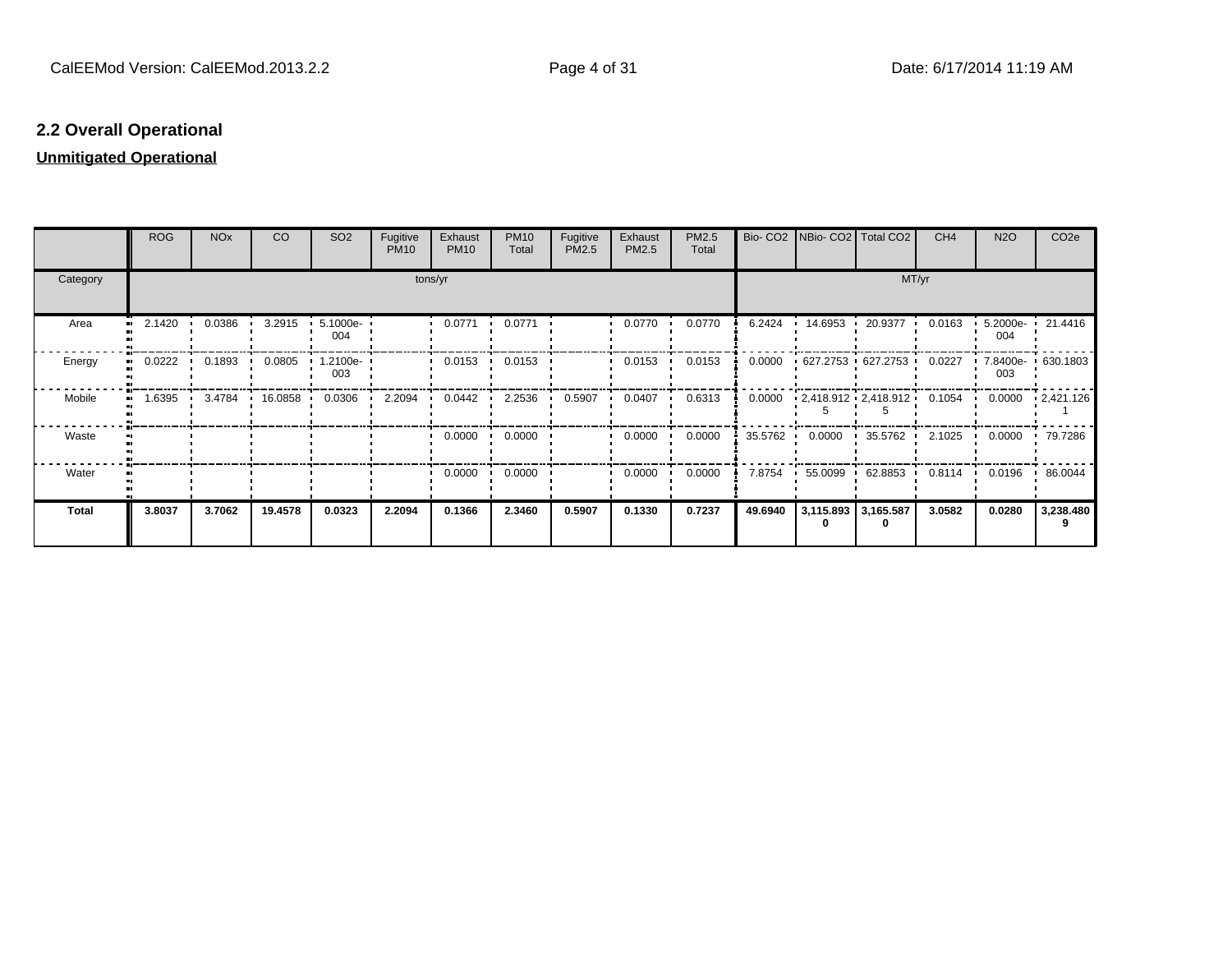## **2.2 Overall Operational**

### **Mitigated Operational**

|              | <b>ROG</b> | <b>NO<sub>x</sub></b> | CO      | SO <sub>2</sub> | Fugitive<br><b>PM10</b> | Exhaust<br><b>PM10</b> | <b>PM10</b><br>Total | Fugitive<br>PM2.5 | Exhaust<br>PM2.5 | PM2.5<br>Total |           | Bio- CO2   NBio- CO2   Total CO2 |                         | CH <sub>4</sub> | <b>N2O</b>         | CO <sub>2e</sub>  |
|--------------|------------|-----------------------|---------|-----------------|-------------------------|------------------------|----------------------|-------------------|------------------|----------------|-----------|----------------------------------|-------------------------|-----------------|--------------------|-------------------|
| Category     |            |                       |         |                 | tons/yr                 |                        |                      |                   |                  |                |           |                                  | MT/yr                   |                 |                    |                   |
| Area         | 2.1420<br> | 0.0386                | 3.2915  | 5.1000e-<br>004 |                         | 0.0771                 | 0.0771               |                   | 0.0770           | 0.0770         | 6.2424    | 14.6953 ·                        | 20.9377                 | 0.0163          | $5.2000e -$<br>004 | 21.4416           |
| Energy<br>., | 0.0222     | 0.1893                | 0.0805  | 1.2100e-<br>003 |                         | 0.0153                 | 0.0153               |                   | 0.0153           | 0.0153         | 0.0000    | 627.2753 627.2753                |                         | 0.0227          | 003                | 7.8400e- 630.1803 |
| Mobile       | 1.6395<br> | 3.4784                | 16.0858 | 0.0306          | 2.2094                  | 0.0442                 | 2.2536               | 0.5907            | 0.0407           | 0.6313         | 0.0000    | $-2,418.912 - 2,418.912$         |                         | 0.1054          | 0.0000             | $\cdot$ 2,421.126 |
| Waste        |            |                       |         |                 |                         | 0.0000                 | 0.0000               |                   | 0.0000           | 0.0000         | 35.5762 · | 0.0000                           | $\cdot$ 35.5762 $\cdot$ | 2.1025          | 0.0000             | 79.7286           |
| Water        |            |                       |         |                 |                         | 0.0000                 | 0.0000               |                   | 0.0000           | 0.0000         | 7.8754    | 55.0099                          | $+62.8853$              | 0.8112          | 0.0196             | 85.9918           |
| Total        | 3.8037     | 3.7062                | 19.4578 | 0.0323          | 2.2094                  | 0.1366                 | 2.3460               | 0.5907            | 0.1330           | 0.7237         | 49.6940   | 3,115.893 3,165.587              |                         | 3.0581          | 0.0279             | 3,238.468         |

|                             | <b>ROG</b> | <b>NO<sub>x</sub></b> | CO   | <b>SO2</b> | <b>Fugitive</b><br><b>PM10</b> | <b>Exhaust</b><br><b>PM10</b> | <b>PM10</b><br><b>Total</b> | <b>Fugitive</b><br><b>PM2.5</b> | <b>Exhaust</b><br><b>PM2.5</b> | <b>PM2.5</b><br><b>Total</b> |      |      | Bio-CO2 NBio-CO2 Total CO2 | CH <sub>4</sub> | <b>N20</b> | CO <sub>2e</sub> |
|-----------------------------|------------|-----------------------|------|------------|--------------------------------|-------------------------------|-----------------------------|---------------------------------|--------------------------------|------------------------------|------|------|----------------------------|-----------------|------------|------------------|
| Percent<br><b>Reduction</b> | 0.00       | 0.00                  | 0.00 | 0.00       | 0.00                           | 0.00                          | 0.00                        | 0.00                            | 0.00                           | 0.00                         | 0.00 | 0.00 | 0.00                       | 0.00            | 0.11       | 0.00             |

## **3.0 Construction Detail**

**Construction Phase**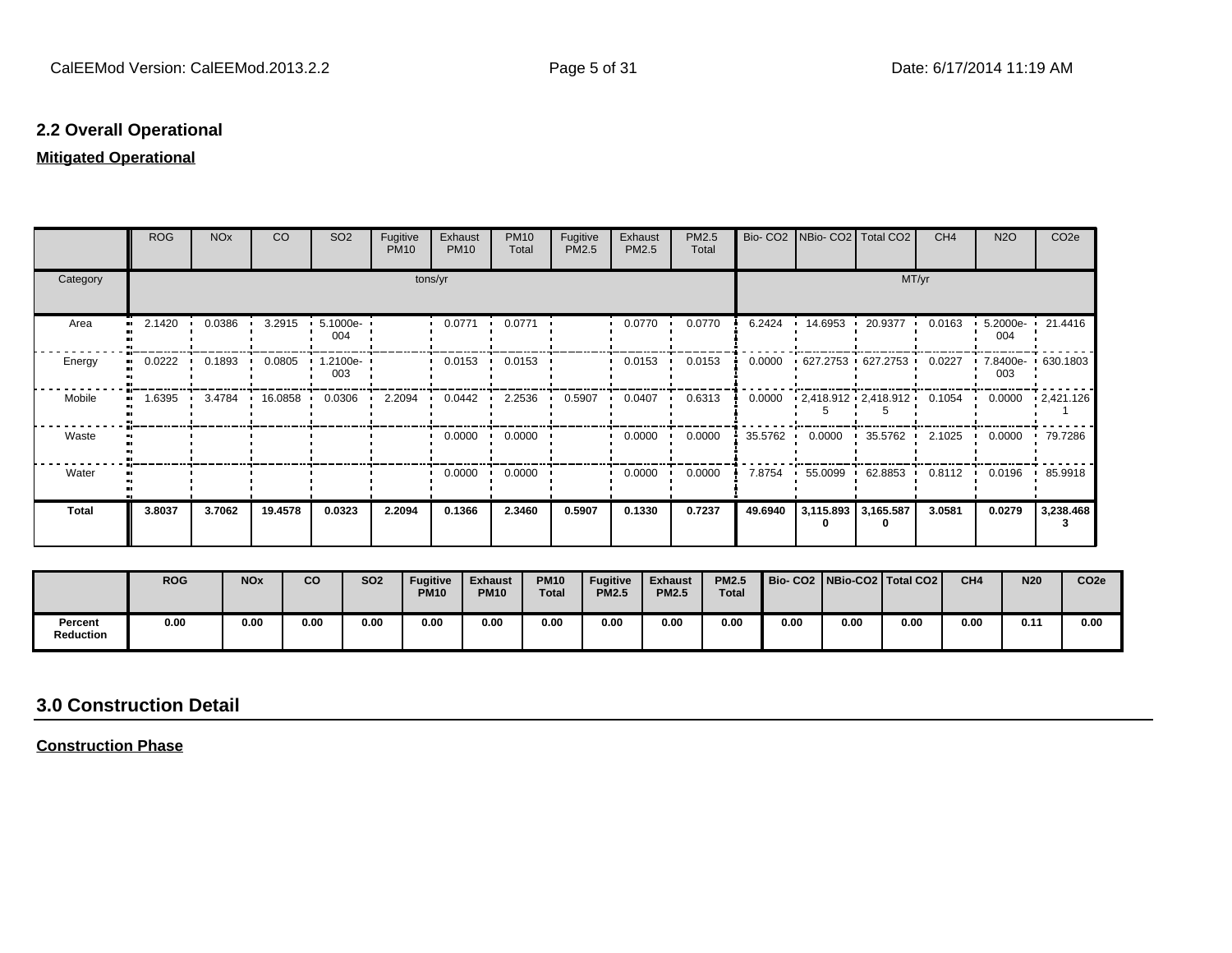| Phase<br>Number | <b>Phase Name</b>            | Phase Type                   | <b>Start Date</b> | End Date   | Num Days Num Days<br>Week |                 | <b>Phase Description</b> |
|-----------------|------------------------------|------------------------------|-------------------|------------|---------------------------|-----------------|--------------------------|
|                 | •Demolition                  | •Demolition                  | 1/1/2015          | !1/28/2015 |                           | 20 <sub>1</sub> |                          |
|                 | Site Preparation             | Site Preparation             | 1/29/2015         | !2/11/2015 |                           | 10              |                          |
|                 | •Grading                     | <b>Grading</b>               | 12/12/2015        | !3/25/2015 |                           | 30              |                          |
| 14              | <b>Building Construction</b> | <b>Building Construction</b> | 3/26/2015         | !5/18/2016 |                           | 300             |                          |
| 15              | •Paving                      | •Paving                      | 15/19/2016        | !6/15/2016 |                           | 20 <sub>1</sub> |                          |
| 16              | Architectural Coating        | Architectural Coating        | .6/16/2016        | 17/13/2016 |                           | $20 -$          |                          |

#### **Acres of Grading (Site Preparation Phase): 0**

**Acres of Grading (Grading Phase): 75**

**Acres of Paving: 0**

**Residential Indoor: 771,525; Residential Outdoor: 257,175; Non-Residential Indoor: 0; Non-Residential Outdoor: 0 (Architectural Coating – sqft)**

#### **OffRoad Equipment**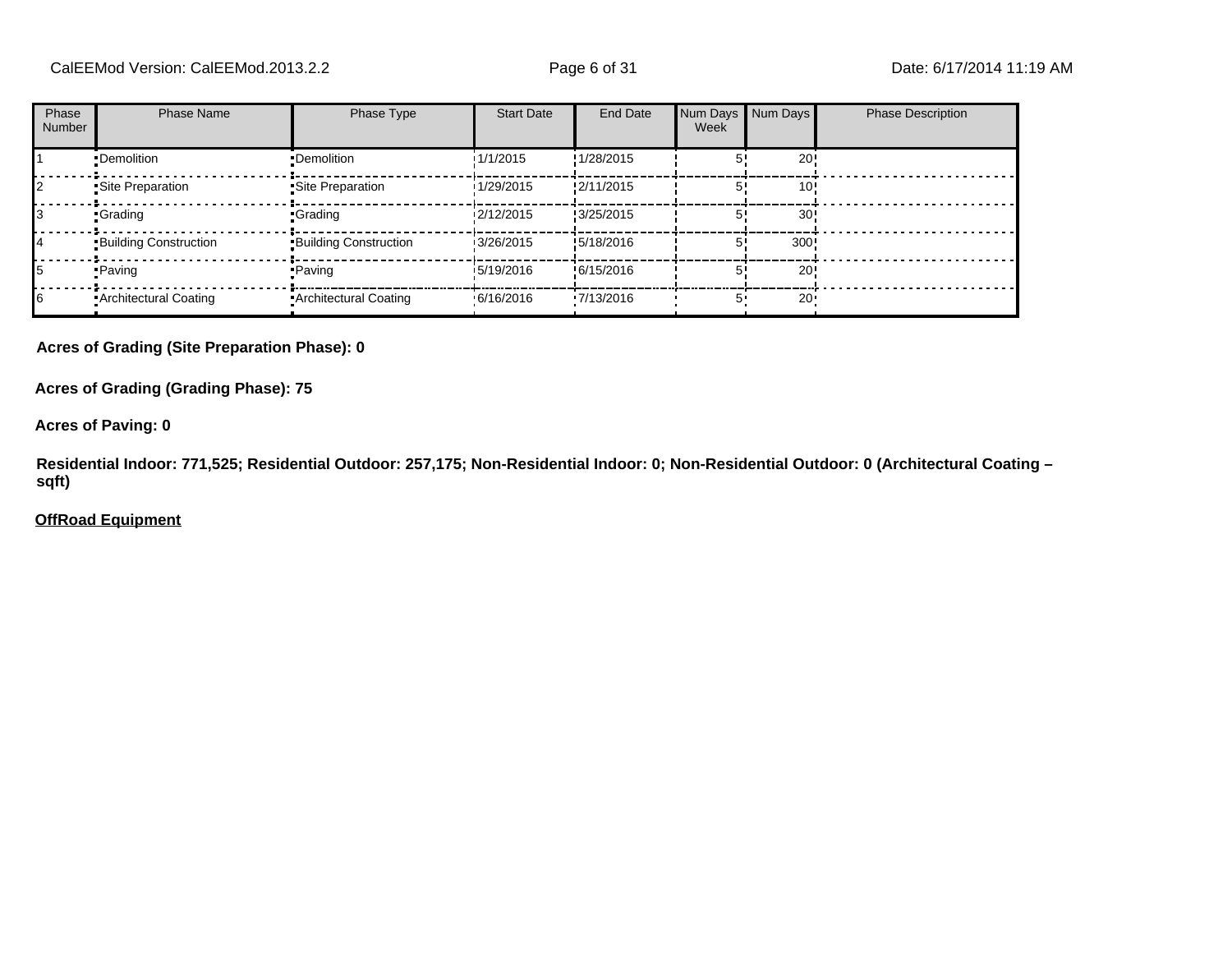| <b>Phase Name</b>            | Offroad Equipment Type    | Amount         | <b>Usage Hours</b> | Horse Power     | Load Factor |
|------------------------------|---------------------------|----------------|--------------------|-----------------|-------------|
| Demolition                   | Concrete/Industrial Saws  |                | $8.00$ !           | 81!             | 0.73        |
| Demolition                   | <b>Excavators</b>         |                | 8.00               | 162!            | 0.38        |
| Demolition                   | Rubber Tired Dozers       | 2              | 8.00               | 255             | 0.40        |
| <b>Site Preparation</b>      | Rubber Tired Dozers       | 3              | 8.00               | 255             | 0.40        |
| <b>Site Preparation</b>      | Tractors/Loaders/Backhoes |                | 8.00               | 97              | 0.37        |
| Grading                      | <b>Excavators</b>         | 2              | 8.00               | 162;            | 0.38        |
| Grading                      | Graders                   |                | 8.00               | 174             | 0.41        |
| Grading                      | Rubber Tired Dozers       |                | 8.00               | 255             | 0.40        |
| Grading                      | Scrapers <sup>-</sup>     |                | 8.00               | 361             | 0.48        |
| Grading                      | Tractors/Loaders/Backhoes | 2              | 8.00               | 97'             | 0.37        |
| <b>Building Construction</b> | Cranes                    |                | 7.00 <sub>1</sub>  | 226!            | 0.29        |
| <b>Building Construction</b> | -Forklifts                | 3              | 8.00               | 89:             | 0.20        |
| <b>Building Construction</b> | <b>Generator Sets</b>     |                | 8.00               | 84 <sub>1</sub> | 0.74        |
| <b>Building Construction</b> | Tractors/Loaders/Backhoes | 3              | 7.00               | 97:             | 0.37        |
| <b>Building Construction</b> | ·Welders                  |                | 8.00               | 46!             | 0.45        |
| Paving                       | ·Pavers                   |                | 8.00               | 125             | 0.42        |
| Paving                       | Paving Equipment          |                | 8.00               | 130             | 0.36        |
| Paving                       | Rollers                   | $\overline{2}$ | 8.00               | 80              | 0.38        |
| <b>Architectural Coating</b> | Air Compressors           |                | 6.00:              | 78:             | 0.48        |

**Trips and VMT**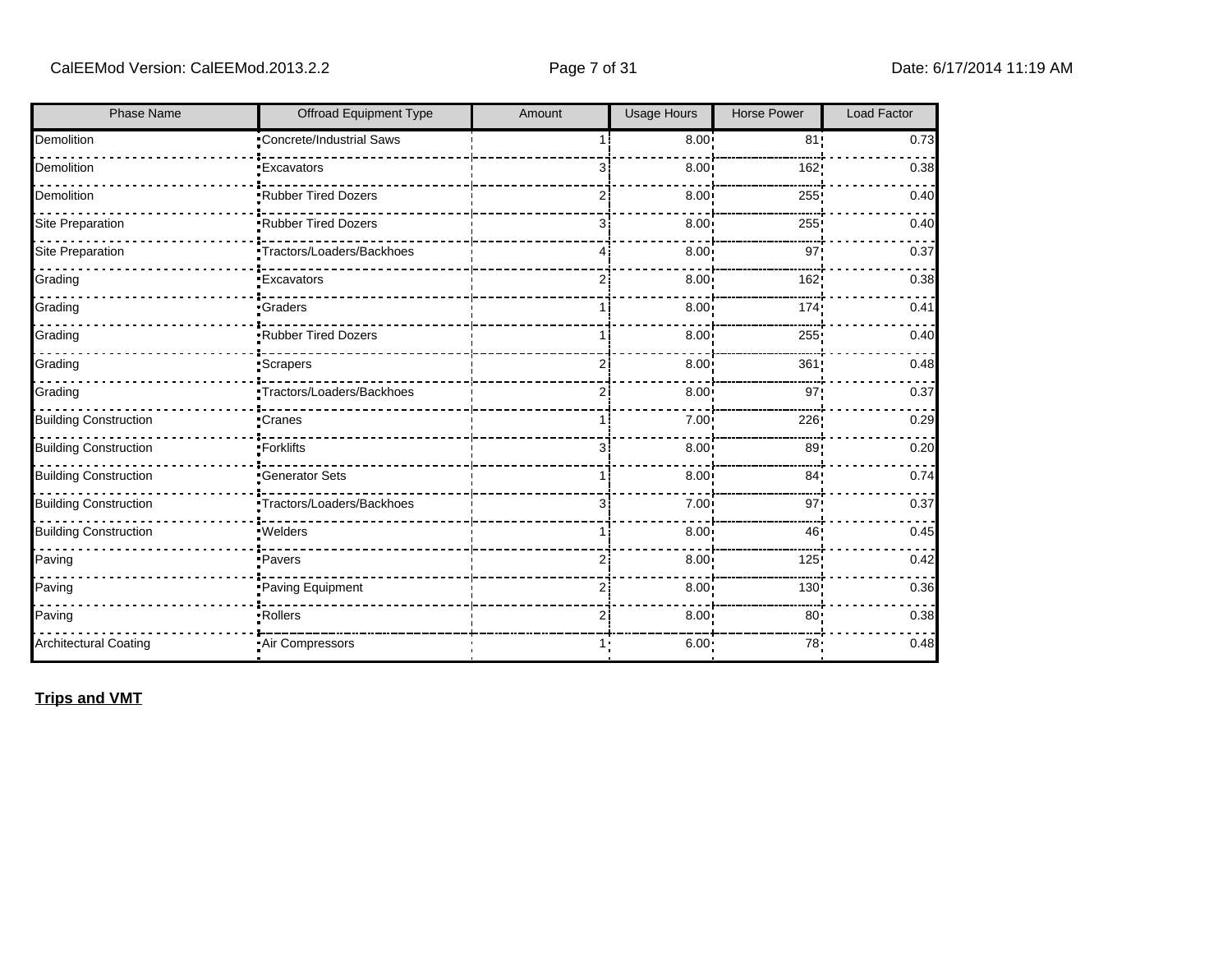| <b>Phase Name</b>            | <b>Offroad Equipment</b><br>Count | <b>Worker Trip</b><br><b>Number</b> | Vendor Trip<br><b>Number</b> | <b>Hauling Trip</b><br><b>Number</b> | <b>Worker Trip</b><br>Length | Vendor Trip<br>Length | <b>Hauling Trip</b><br>Length | <b>Worker Vehicle</b><br>Class | Vendor         | Hauling<br>Vehicle Class Vehicle Class |
|------------------------------|-----------------------------------|-------------------------------------|------------------------------|--------------------------------------|------------------------------|-----------------------|-------------------------------|--------------------------------|----------------|----------------------------------------|
| Demolition                   |                                   | 15.00                               | 0.00                         | $0.00 \cdot$                         | 12.40i                       | 7.30!                 |                               | 20.00 LD Mix                   | <b>HDT Mix</b> | ! ННDТ                                 |
| Site Preparation             |                                   | 18.00                               | 0.00!                        | $0.00 \cdot$                         | 12.40i                       | 7.30!                 |                               | 20.00 LD Mix                   | <b>HDT Mix</b> | <b>!HHDT</b>                           |
| Grading                      | 81                                | 20.00                               | 0.00!                        | $0.00 \cdot$                         | 12.40i                       | 7.30!                 |                               | 20.00 LD Mix                   | <b>HDT Mix</b> | !HHDT                                  |
| <b>Building Construction</b> | 91                                | 274.00                              | 41.00                        | $0.00 \cdot$                         | 12.40i                       | 7.30!                 |                               | 20.00 LD Mix                   | <b>HDT Mix</b> | !ННDТ                                  |
| Paving                       | 61                                | $15.00 -$                           | 0.00!                        | $0.00 \cdot$                         | 12.40i                       | 7.30!                 |                               | 20.00 LD Mix                   | <b>HDT Mix</b> | ! ННDТ                                 |
| <b>Architectural Coating</b> |                                   | 55.00                               | $0.00 -$                     | 0.00                                 | 12.40                        | $7.30 \cdot$          |                               | 20.00 LD Mix                   | <b>HDT Mix</b> | <b>HHDT</b>                            |

## **3.1 Mitigation Measures Construction**

### **3.2 Demolition - 2015**

|              | <b>ROG</b> | <b>NO<sub>x</sub></b> | CO     | SO <sub>2</sub>  | Fugitive<br><b>PM10</b> | Exhaust<br><b>PM10</b> | <b>PM10</b><br>Total | Fugitive<br><b>PM2.5</b> | Exhaust<br><b>PM2.5</b> | PM2.5<br>Total |        | Bio- CO2 NBio- CO2 Total CO2 |         | CH <sub>4</sub> | <b>N2O</b> | CO <sub>2e</sub> |
|--------------|------------|-----------------------|--------|------------------|-------------------------|------------------------|----------------------|--------------------------|-------------------------|----------------|--------|------------------------------|---------|-----------------|------------|------------------|
| Category     |            |                       |        |                  | tons/yr                 |                        |                      |                          |                         |                |        |                              | MT/yr   |                 |            |                  |
| Off-Road     | 0.0451     | 0.4836                | 0.3607 | 4.0000e ·<br>004 |                         | 0.0245                 | 0.0245               |                          | 0.0229                  | 0.0229         | 0.0000 | 37.4413                      | 37.4413 | 0.0102          | 0.0000     | 37.6544          |
| <b>Total</b> | 0.0451     | 0.4836                | 0.3607 | 4.0000e-<br>004  |                         | 0.0245                 | 0.0245               |                          | 0.0229                  | 0.0229         | 0.0000 | 37.4413                      | 37.4413 | 0.0102          | 0.0000     | 37.6544          |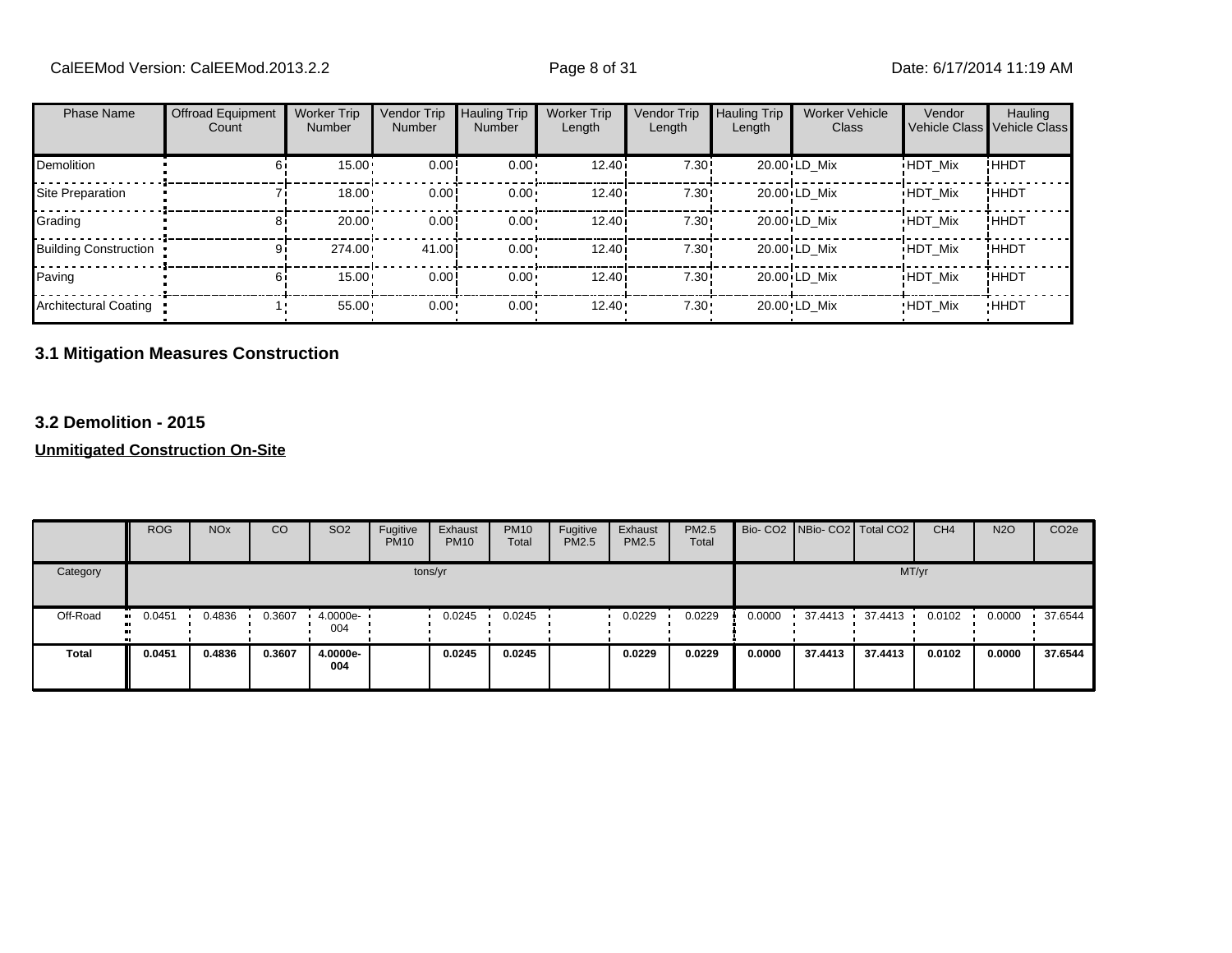## **3.2 Demolition - 2015**

## **Unmitigated Construction Off-Site**

|          | <b>ROG</b>      | <b>NO<sub>x</sub></b> | CO              | SO <sub>2</sub>    | Fugitive<br><b>PM10</b> | Exhaust<br><b>PM10</b> | <b>PM10</b><br>Total | Fugitive<br><b>PM2.5</b> | Exhaust<br>PM2.5 | <b>PM2.5</b><br>Total |        | Bio- CO2   NBio- CO2   Total CO2 |        | CH <sub>4</sub> | <b>N2O</b> | CO <sub>2e</sub> |
|----------|-----------------|-----------------------|-----------------|--------------------|-------------------------|------------------------|----------------------|--------------------------|------------------|-----------------------|--------|----------------------------------|--------|-----------------|------------|------------------|
| Category |                 |                       |                 |                    |                         | tons/yr                |                      |                          |                  |                       |        |                                  |        | MT/yr           |            |                  |
| Hauling  | 0.0000          | 0.0000                | 0.0000          | 0.0000             | 0.0000                  | 0.0000                 | 0.0000               | 0.0000                   | 0.0000           | 0.0000                | 0.0000 | 0.0000                           | 0.0000 | 0.0000          | 0.0000     | 0.0000           |
| Vendor   | 0.0000          | 0.0000                | 0.0000          | 0.0000             | 0.0000                  | 0.0000                 | 0.0000               | 0.0000                   | 0.0000           | 0.0000                | 0.0000 | 0.0000                           | 0.0000 | 0.0000          | 0.0000     | 0.0000           |
| Worker   | 6.2000e-<br>004 | 8.8000e-<br>004       | 8.5300e-<br>003 | $2.0000e -$<br>005 | 1.3700e- L<br>003       | 1.0000e-<br>005        | 1.3800e- •<br>003    | 3.6000e-<br>004          | 1.0000e-<br>005  | 3.7000e-<br>004       | 0.0000 | .2465                            | 1.2465 | 7.0000e-<br>005 | 0.0000     | 1.2479           |
| Total    | 6.2000e-<br>004 | 8.8000e-<br>004       | 8.5300e-<br>003 | 2.0000e-<br>005    | 1.3700e-<br>003         | 1.0000e-<br>005        | 1.3800e-<br>003      | 3.6000e-<br>004          | 1.0000e-<br>005  | 3.7000e-<br>004       | 0.0000 | 1.2465                           | 1.2465 | 7.0000e-<br>005 | 0.0000     | 1.2479           |

|              | <b>ROG</b>           | <b>NO<sub>x</sub></b> | CO     | SO <sub>2</sub>    | Fugitive<br><b>PM10</b> | Exhaust<br><b>PM10</b> | <b>PM10</b><br>Total | Fugitive<br><b>PM2.5</b> | Exhaust<br>PM2.5 | <b>PM2.5</b><br>Total |        | Bio- CO2 NBio- CO2 Total CO2 |         | CH <sub>4</sub> | <b>N2O</b> | CO <sub>2e</sub> |
|--------------|----------------------|-----------------------|--------|--------------------|-------------------------|------------------------|----------------------|--------------------------|------------------|-----------------------|--------|------------------------------|---------|-----------------|------------|------------------|
| Category     |                      |                       |        |                    |                         | tons/yr                |                      |                          |                  |                       |        |                              | MT/yr   |                 |            |                  |
| Off-Road     | 0.0451<br><b>ALC</b> | 0.4836                | 0.3607 | $4.0000e -$<br>004 |                         | 0.0245                 | 0.0245               |                          | 0.0229           | 0.0229                | 0.0000 | 37.4412 ·                    | 37.4412 | 0.0102          | 0.0000     | 37.6544          |
| <b>Total</b> | 0.0451               | 0.4836                | 0.3607 | 4.0000e-<br>004    |                         | 0.0245                 | 0.0245               |                          | 0.0229           | 0.0229                | 0.0000 | 37.4412                      | 37.4412 | 0.0102          | 0.0000     | 37.6544          |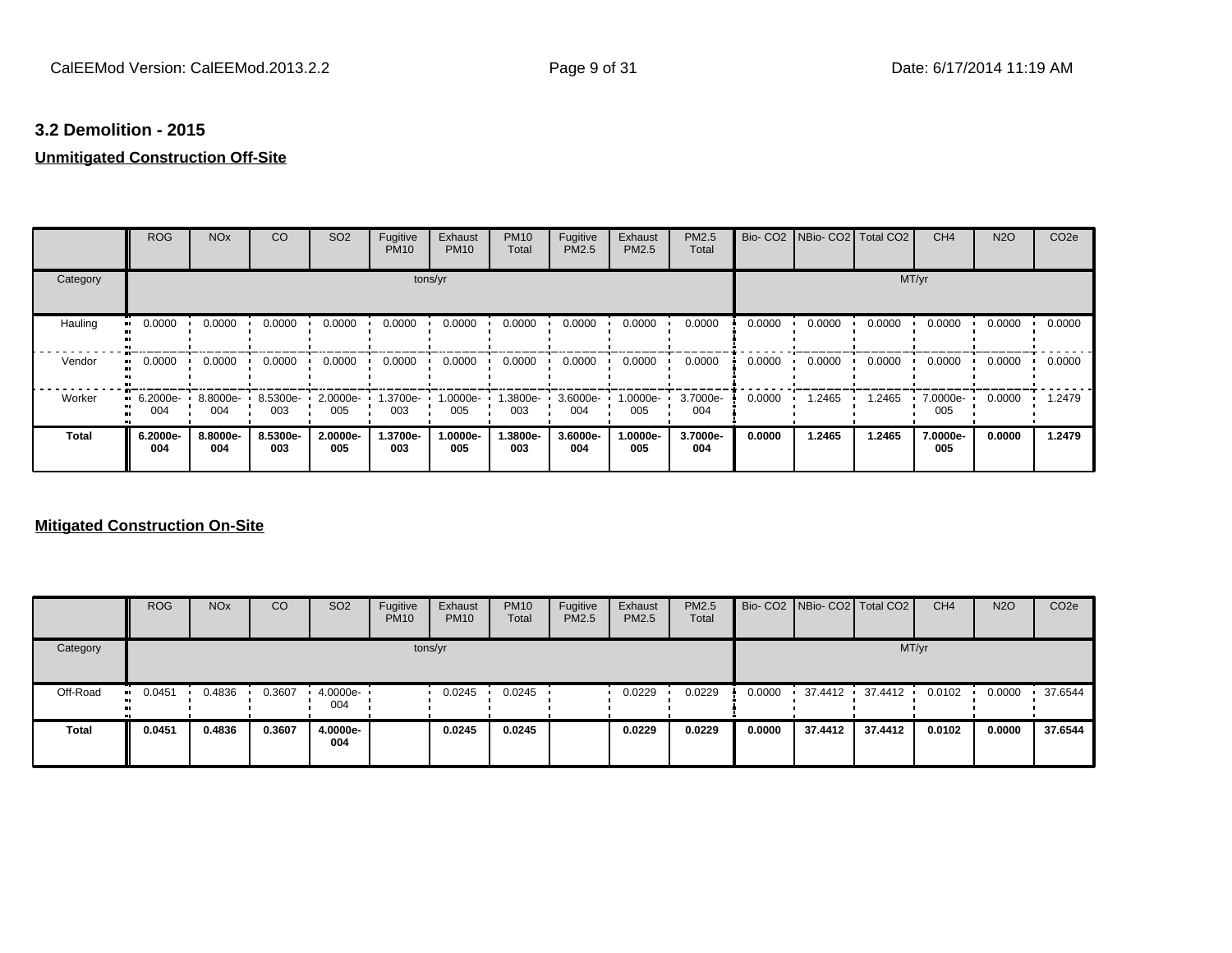## **3.2 Demolition - 2015**

## **Mitigated Construction Off-Site**

|              | <b>ROG</b>                     | <b>NO<sub>x</sub></b> | CO              | SO <sub>2</sub>      | Fugitive<br><b>PM10</b> | Exhaust<br><b>PM10</b> | <b>PM10</b><br>Total | Fugitive<br><b>PM2.5</b> | Exhaust<br>PM2.5 | <b>PM2.5</b><br>Total |        | Bio- CO2   NBio- CO2   Total CO2 |        | CH <sub>4</sub> | <b>N2O</b> | CO <sub>2e</sub> |
|--------------|--------------------------------|-----------------------|-----------------|----------------------|-------------------------|------------------------|----------------------|--------------------------|------------------|-----------------------|--------|----------------------------------|--------|-----------------|------------|------------------|
| Category     |                                |                       |                 |                      |                         | tons/yr                |                      |                          |                  |                       |        |                                  |        | MT/yr           |            |                  |
| Hauling      | 0.0000                         | 0.0000                | 0.0000          | 0.0000               | 0.0000                  | 0.0000                 | 0.0000               | 0.0000                   | 0.0000           | 0.0000                | 0.0000 | 0.0000                           | 0.0000 | 0.0000          | 0.0000     | 0.0000           |
| Vendor       | 0.0000<br>$\bullet$            | 0.0000                | 0.0000          | 0.0000               | 0.0000                  | 0.0000                 | 0.0000               | 0.0000                   | 0.0000           | 0.0000                | 0.0000 | 0.0000                           | 0.0000 | 0.0000          | 0.0000     | 0.0000           |
| Worker       | $\blacksquare$ 6.2000e-<br>004 | 8.8000e-<br>004       | 8.5300e-<br>003 | $2.0000e - 1$<br>005 | 1.3700e-<br>003         | 1.0000e-<br>005        | 1.3800e-<br>003      | 3.6000e-<br>004          | 1.0000e-<br>005  | 3.7000e-<br>004       | 0.0000 | .2465                            | 1.2465 | 7.0000e-<br>005 | 0.0000     | 1.2479           |
| <b>Total</b> | 6.2000e-<br>004                | 8.8000e-<br>004       | 8.5300e-<br>003 | 2.0000e-<br>005      | 1.3700e-<br>003         | 1.0000e-<br>005        | 1.3800e-<br>003      | 3.6000e-<br>004          | 1.0000e-<br>005  | 3.7000e-<br>004       | 0.0000 | 1.2465                           | 1.2465 | 7.0000e-<br>005 | 0.0000     | 1.2479           |

**3.3 Site Preparation - 2015**

|                       | <b>ROG</b> | <b>NO<sub>x</sub></b> | CO     | SO <sub>2</sub> | Fugitive<br><b>PM10</b> | Exhaust<br><b>PM10</b> | <b>PM10</b><br>Total | Fugitive<br><b>PM2.5</b> | Exhaust<br><b>PM2.5</b> | <b>PM2.5</b><br>Total |        | Bio- CO2   NBio- CO2   Total CO2 |         | CH <sub>4</sub> | <b>N2O</b> | CO <sub>2e</sub> |
|-----------------------|------------|-----------------------|--------|-----------------|-------------------------|------------------------|----------------------|--------------------------|-------------------------|-----------------------|--------|----------------------------------|---------|-----------------|------------|------------------|
| Category              |            |                       |        |                 |                         | tons/yr                |                      |                          |                         |                       |        |                                  | MT/yr   |                 |            |                  |
| <b>Fugitive Dust</b>  |            |                       |        |                 | 0.0903                  | 0.0000                 | 0.0903               | 0.0497                   | 0.0000                  | 0.0497                | 0.0000 | 0.0000                           | 0.0000  | 0.0000          | 0.0000     | 0.0000           |
| Off-Road<br>$\bullet$ | 0.0263     | 0.2845                | 0.2132 | 2.0000e-<br>004 |                         | 0.0154                 | 0.0154               |                          | 0.0142                  | 0.0142                | 0.0000 | 18.6506                          | 18.6506 | 5.5700e-<br>003 | 0.0000     | 18.7675          |
| <b>Total</b>          | 0.0263     | 0.2845                | 0.2132 | 2.0000e-<br>004 | 0.0903                  | 0.0154                 | 0.1058               | 0.0497                   | 0.0142                  | 0.0639                | 0.0000 | 18.6506                          | 18.6506 | 5.5700e-<br>003 | 0.0000     | 18.7675          |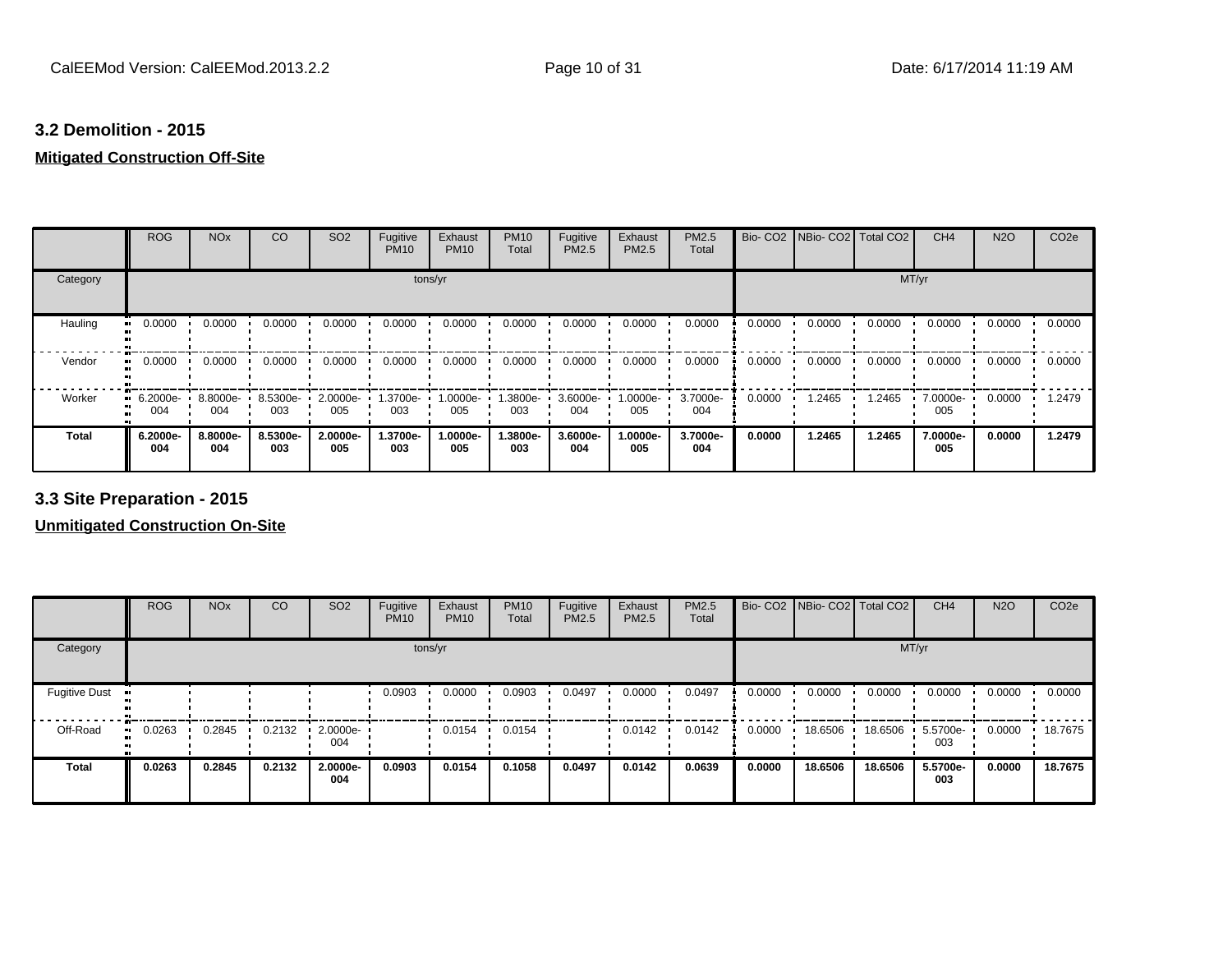## **3.3 Site Preparation - 2015**

## **Unmitigated Construction Off-Site**

|          | <b>ROG</b>      | <b>NO<sub>x</sub></b> | CO              | SO <sub>2</sub>   | Fugitive<br><b>PM10</b> | Exhaust<br><b>PM10</b> | <b>PM10</b><br>Total | Fugitive<br><b>PM2.5</b> | Exhaust<br>PM2.5 | <b>PM2.5</b><br>Total |        | Bio- CO2   NBio- CO2   Total CO2 |        | CH <sub>4</sub> | <b>N2O</b> | CO <sub>2e</sub> |
|----------|-----------------|-----------------------|-----------------|-------------------|-------------------------|------------------------|----------------------|--------------------------|------------------|-----------------------|--------|----------------------------------|--------|-----------------|------------|------------------|
| Category |                 |                       |                 |                   |                         | tons/yr                |                      |                          |                  |                       |        |                                  |        | MT/yr           |            |                  |
| Hauling  | 0.0000          | 0.0000                | 0.0000          | 0.0000            | 0.0000                  | 0.0000                 | 0.0000               | 0.0000                   | 0.0000           | 0.0000                | 0.0000 | 0.0000                           | 0.0000 | 0.0000          | 0.0000     | 0.0000           |
| Vendor   | 0.0000          | 0.0000                | 0.0000          | 0.0000            | 0.0000                  | 0.0000                 | 0.0000               | 0.0000                   | 0.0000           | 0.0000                | 0.0000 | 0.0000                           | 0.0000 | 0.0000          | 0.0000     | 0.0000           |
| Worker   | 3.7000e-<br>004 | 5.3000e-<br>004       | 5.1200e-<br>003 | 1.0000e- •<br>005 | 8.2000e-<br>004         | 1.0000e-<br>005        | 8.3000e-<br>004      | 2.2000e-<br>004          | 1.0000e-<br>005  | 2.2000e-<br>004       | 0.0000 | 0.7479                           | 0.7479 | 4.0000e-<br>005 | 0.0000     | 0.7488           |
| Total    | 3.7000e-<br>004 | 5.3000e-<br>004       | 5.1200e-<br>003 | $.0000e-$<br>005  | 8.2000e-<br>004         | 1.0000e-<br>005        | 8.3000e-<br>004      | 2.2000e-<br>004          | 1.0000e-<br>005  | 2.2000e-<br>004       | 0.0000 | 0.7479                           | 0.7479 | 4.0000e-<br>005 | 0.0000     | 0.7488           |

|                      | <b>ROG</b> | <b>NO<sub>x</sub></b> | CO     | SO <sub>2</sub> | Fugitive<br><b>PM10</b> | Exhaust<br><b>PM10</b> | <b>PM10</b><br>Total | Fugitive<br><b>PM2.5</b> | Exhaust<br><b>PM2.5</b> | <b>PM2.5</b><br>Total |        |         | Bio- CO2   NBio- CO2   Total CO2 | CH <sub>4</sub> | <b>N2O</b> | CO <sub>2e</sub> |
|----------------------|------------|-----------------------|--------|-----------------|-------------------------|------------------------|----------------------|--------------------------|-------------------------|-----------------------|--------|---------|----------------------------------|-----------------|------------|------------------|
| Category             |            |                       |        |                 |                         | tons/yr                |                      |                          |                         |                       |        |         |                                  | MT/yr           |            |                  |
| <b>Fugitive Dust</b> |            |                       |        |                 | 0.0903                  | 0.0000                 | 0.0903               | 0.0497                   | 0.0000                  | 0.0497                | 0.0000 | 0.0000  | 0.0000                           | 0.0000          | 0.0000     | 0.0000           |
| Off-Road             | 0.0263     | 0.2845                | 0.2132 | 2.0000e-<br>004 |                         | 0.0154                 | 0.0154               |                          | 0.0142                  | 0.0142                | 0.0000 | 18.6505 | 18.6505                          | 5.5700e-<br>003 | 0.0000     | 18.7675          |
| <b>Total</b>         | 0.0263     | 0.2845                | 0.2132 | 2.0000e-<br>004 | 0.0903                  | 0.0154                 | 0.1058               | 0.0497                   | 0.0142                  | 0.0639                | 0.0000 | 18.6505 | 18.6505                          | 5.5700e-<br>003 | 0.0000     | 18.7675          |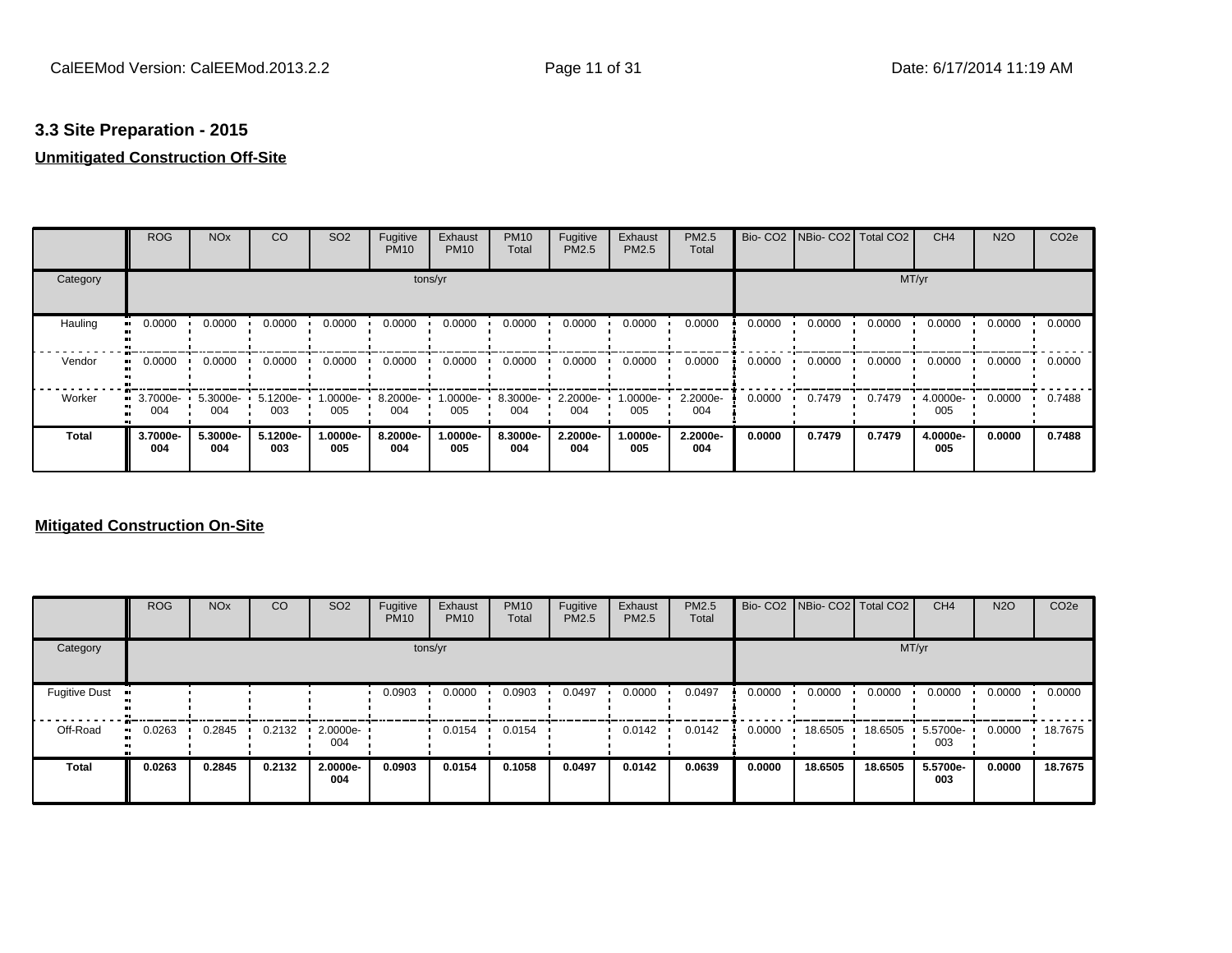## **3.3 Site Preparation - 2015**

## **Mitigated Construction Off-Site**

|          | <b>ROG</b>      | <b>NO<sub>x</sub></b> | CO              | SO <sub>2</sub> | Fugitive<br><b>PM10</b> | Exhaust<br><b>PM10</b> | <b>PM10</b><br>Total | Fugitive<br><b>PM2.5</b> | Exhaust<br>PM2.5 | <b>PM2.5</b><br>Total |        | Bio- CO2   NBio- CO2   Total CO2 |        | CH <sub>4</sub> | <b>N2O</b> | CO <sub>2e</sub> |
|----------|-----------------|-----------------------|-----------------|-----------------|-------------------------|------------------------|----------------------|--------------------------|------------------|-----------------------|--------|----------------------------------|--------|-----------------|------------|------------------|
| Category |                 |                       |                 |                 |                         | tons/yr                |                      |                          |                  |                       |        |                                  |        | MT/yr           |            |                  |
| Hauling  | 0.0000          | 0.0000                | 0.0000          | 0.0000          | 0.0000                  | 0.0000                 | 0.0000               | 0.0000                   | 0.0000           | 0.0000                | 0.0000 | 0.0000                           | 0.0000 | 0.0000          | 0.0000     | 0.0000           |
| Vendor   | 0.0000          | 0.0000                | 0.0000          | 0.0000          | 0.0000                  | 0.0000                 | 0.0000               | 0.0000                   | 0.0000           | 0.0000                | 0.0000 | 0.0000                           | 0.0000 | 0.0000          | 0.0000     | 0.0000           |
| Worker   | 3.7000e-<br>004 | 5.3000e-<br>004       | 5.1200e-<br>003 | -.0000e<br>005  | 8.2000e-<br>004         | 1.0000e-<br>005        | 8.3000e-<br>004      | 2.2000e-<br>004          | 1.0000e-<br>005  | 2.2000e-<br>004       | 0.0000 | 0.7479                           | 0.7479 | 4.0000e-<br>005 | 0.0000     | 0.7488           |
| Total    | 3.7000e-<br>004 | 5.3000e-<br>004       | 5.1200e-<br>003 | -.0000e<br>005  | 8.2000e-<br>004         | 1.0000e-<br>005        | 8.3000e-<br>004      | 2.2000e-<br>004          | 1.0000e-<br>005  | 2.2000e-<br>004       | 0.0000 | 0.7479                           | 0.7479 | 4.0000e-<br>005 | 0.0000     | 0.7488           |

**3.4 Grading - 2015**

|                      | <b>ROG</b>          | <b>NO<sub>x</sub></b> | CO     | SO <sub>2</sub> | Fugitive<br><b>PM10</b> | Exhaust<br><b>PM10</b> | <b>PM10</b><br>Total | Fugitive<br>PM2.5 | Exhaust<br><b>PM2.5</b> | <b>PM2.5</b><br>Total |        | Bio- CO2   NBio- CO2   Total CO2 |         | CH <sub>4</sub> | <b>N2O</b> | CO <sub>2e</sub> |
|----------------------|---------------------|-----------------------|--------|-----------------|-------------------------|------------------------|----------------------|-------------------|-------------------------|-----------------------|--------|----------------------------------|---------|-----------------|------------|------------------|
| Category             |                     |                       |        |                 |                         | tons/yr                |                      |                   |                         |                       |        |                                  | MT/yr   |                 |            |                  |
| <b>Fugitive Dust</b> |                     |                       |        |                 | 0.1301                  | 0.0000                 | 0.1301               | 0.0540            | 0.0000                  | 0.0540                | 0.0000 | 0.0000                           | 0.0000  | 0.0000          | 0.0000     | 0.0000           |
| Off-Road             | 0.1016<br>$\bullet$ | .1857                 | 0.7626 | 9.3000e-<br>004 |                         | 0.0570                 | 0.0570               |                   | 0.0525                  | 0.0525                | 0.0000 | 88.2633                          | 88.2633 | 0.0264          | 0.0000     | 88.8167          |
| <b>Total</b>         | 0.1016              | 1.1857                | 0.7626 | 9.3000e-<br>004 | 0.1301                  | 0.0570                 | 0.1871               | 0.0540            | 0.0525                  | 0.1064                | 0.0000 | 88.2633                          | 88.2633 | 0.0264          | 0.0000     | 88.8167          |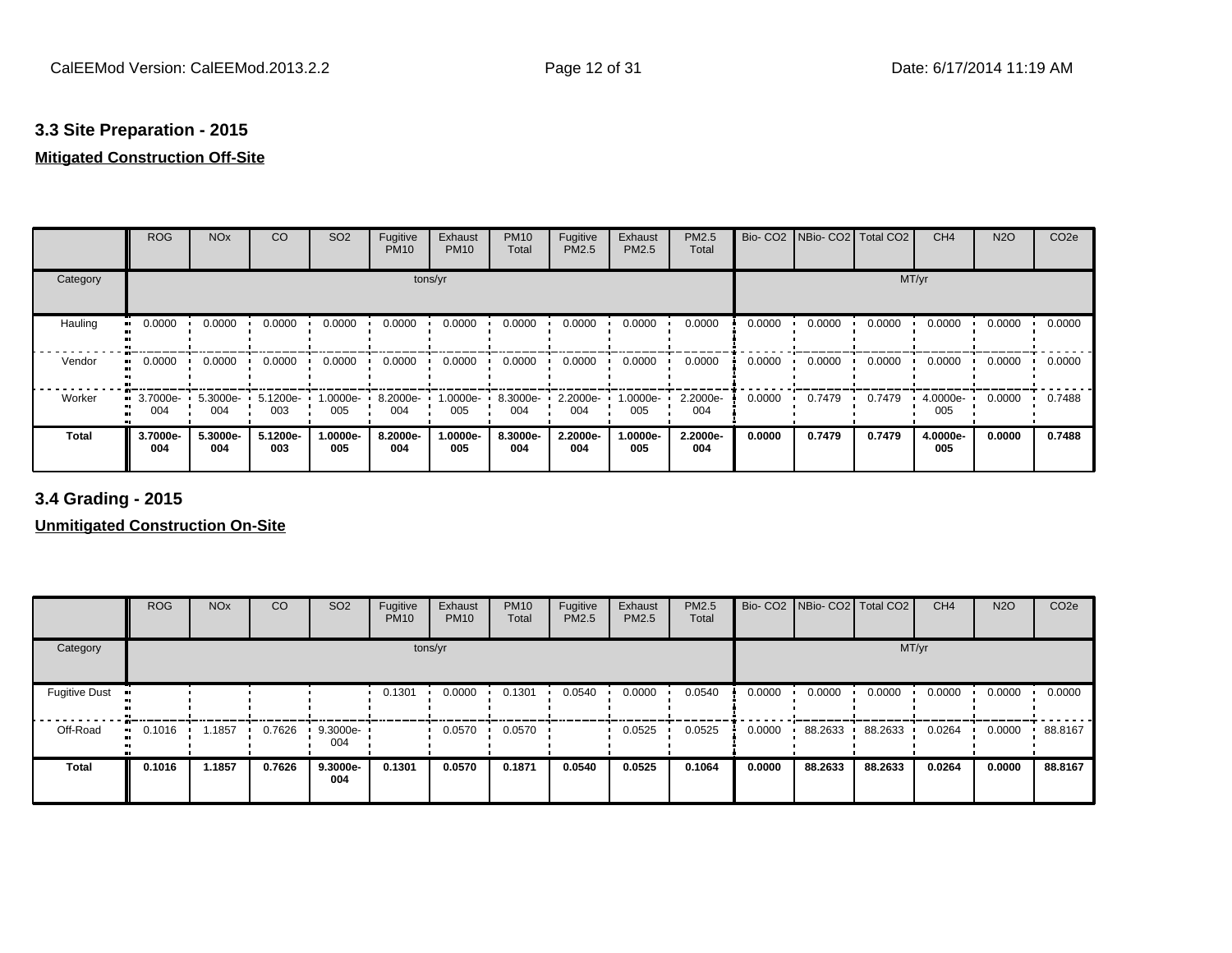## **3.4 Grading - 2015**

## **Unmitigated Construction Off-Site**

|          | <b>ROG</b>      | <b>NO<sub>x</sub></b> | CO     | SO <sub>2</sub> | Fugitive<br><b>PM10</b> | Exhaust<br><b>PM10</b> | <b>PM10</b><br>Total | Fugitive<br><b>PM2.5</b> | Exhaust<br>PM2.5 | <b>PM2.5</b><br>Total |        | Bio- CO2   NBio- CO2   Total CO2 |        | CH <sub>4</sub> | <b>N2O</b> | CO <sub>2e</sub> |
|----------|-----------------|-----------------------|--------|-----------------|-------------------------|------------------------|----------------------|--------------------------|------------------|-----------------------|--------|----------------------------------|--------|-----------------|------------|------------------|
| Category |                 |                       |        |                 |                         | tons/yr                |                      |                          |                  |                       |        |                                  |        | MT/yr           |            |                  |
| Hauling  | 0.0000          | 0.0000                | 0.0000 | 0.0000          | 0.0000                  | 0.0000                 | 0.0000               | 0.0000                   | 0.0000           | 0.0000                | 0.0000 | 0.0000                           | 0.0000 | 0.0000          | 0.0000     | 0.0000           |
| Vendor   | 0.0000          | 0.0000                | 0.0000 | 0.0000          | 0.0000                  | 0.0000                 | 0.0000               | 0.0000                   | 0.0000           | 0.0000                | 0.0000 | 0.0000                           | 0.0000 | 0.0000          | 0.0000     | 0.0000           |
| Worker   | 1.2400e-<br>003 | -.7500e<br>003        | 0.0171 | 3.0000e-<br>005 | 2.7300e-<br>003         | 2.0000e-<br>005        | 2.7500e-<br>003      | 7.3000e-<br>004          | 2.0000e-<br>005  | 7.5000e-<br>004       | 0.0000 | 2.4929                           | 2.4929 | .4000e-<br>004  | 0.0000     | 2.4959           |
| Total    | 1.2400e-<br>003 | 1.7500e-<br>003       | 0.0171 | 3.0000e-<br>005 | 2.7300e-<br>003         | 2.0000e-<br>005        | 2.7500e-<br>003      | 7.3000e-<br>004          | 2.0000e-<br>005  | 7.5000e-<br>004       | 0.0000 | 2.4929                           | 2.4929 | 1.4000e-<br>004 | 0.0000     | 2.4959           |

|                      | <b>ROG</b>                 | <b>NO<sub>x</sub></b> | CO     | SO <sub>2</sub> | Fugitive<br><b>PM10</b> | Exhaust<br><b>PM10</b> | <b>PM10</b><br>Total | Fugitive<br><b>PM2.5</b> | Exhaust<br>PM2.5 | <b>PM2.5</b><br>Total |        | Bio- CO2   NBio- CO2   Total CO2 |         | CH <sub>4</sub> | <b>N2O</b> | CO <sub>2e</sub> |
|----------------------|----------------------------|-----------------------|--------|-----------------|-------------------------|------------------------|----------------------|--------------------------|------------------|-----------------------|--------|----------------------------------|---------|-----------------|------------|------------------|
| Category             |                            |                       |        |                 |                         | tons/yr                |                      |                          |                  |                       |        |                                  |         | MT/yr           |            |                  |
| <b>Fugitive Dust</b> |                            |                       |        |                 | 0.1301                  | 0.0000                 | 0.1301               | 0.0540                   | 0.0000           | 0.0540                | 0.0000 | 0.0000                           | 0.0000  | 0.0000          | 0.0000     | 0.0000           |
| Off-Road             | 0.1016<br>$\bullet\bullet$ | 1.1857                | 0.7626 | 9.3000e-<br>004 |                         | 0.0570                 | 0.0570               |                          | 0.0525           | 0.0525                | 0.0000 | 88.2632                          | 88.2632 | 0.0264          | 0.0000     | 88.8166          |
| <b>Total</b>         | 0.1016                     | 1.1857                | 0.7626 | 9.3000e-<br>004 | 0.1301                  | 0.0570                 | 0.1871               | 0.0540                   | 0.0525           | 0.1064                | 0.0000 | 88.2632                          | 88.2632 | 0.0264          | 0.0000     | 88.8166          |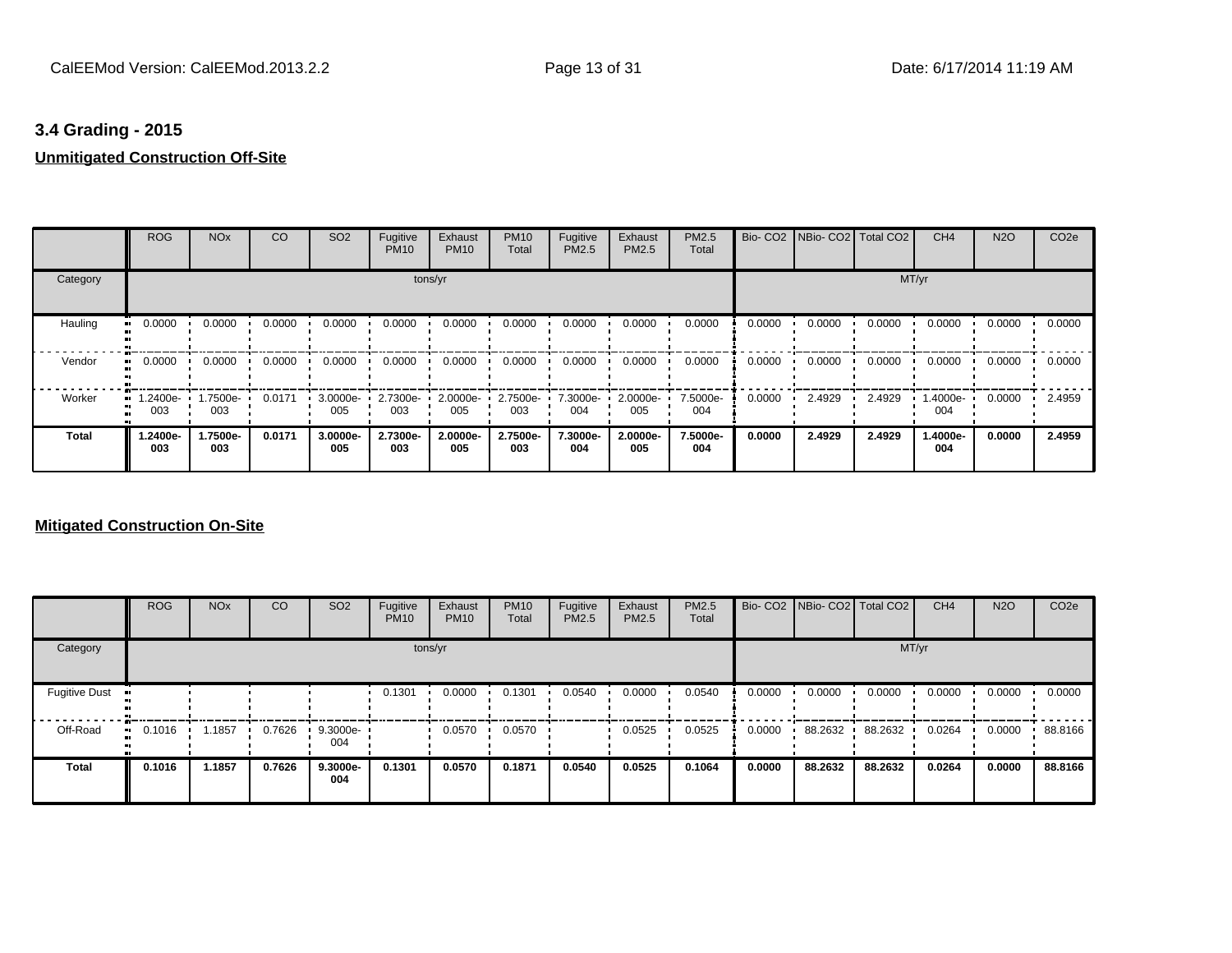# **3.4 Grading - 2015**

## **Mitigated Construction Off-Site**

|          | <b>ROG</b>      | <b>NO<sub>x</sub></b> | CO     | SO <sub>2</sub> | Fugitive<br><b>PM10</b> | Exhaust<br><b>PM10</b> | <b>PM10</b><br>Total | Fugitive<br><b>PM2.5</b> | Exhaust<br>PM2.5 | <b>PM2.5</b><br>Total |        | Bio- CO2   NBio- CO2   Total CO2 |        | CH <sub>4</sub> | <b>N2O</b> | CO <sub>2e</sub> |
|----------|-----------------|-----------------------|--------|-----------------|-------------------------|------------------------|----------------------|--------------------------|------------------|-----------------------|--------|----------------------------------|--------|-----------------|------------|------------------|
| Category |                 |                       |        |                 |                         | tons/yr                |                      |                          |                  |                       |        |                                  |        | MT/yr           |            |                  |
| Hauling  | 0.0000          | 0.0000                | 0.0000 | 0.0000          | 0.0000                  | 0.0000                 | 0.0000               | 0.0000                   | 0.0000           | 0.0000                | 0.0000 | 0.0000                           | 0.0000 | 0.0000          | 0.0000     | 0.0000           |
| Vendor   | 0.0000          | 0.0000                | 0.0000 | 0.0000          | 0.0000                  | 0.0000                 | 0.0000               | 0.0000                   | 0.0000           | 0.0000                | 0.0000 | 0.0000                           | 0.0000 | 0.0000          | 0.0000     | 0.0000           |
| Worker   | 1.2400e-<br>003 | 1.7500e-<br>003       | 0.0171 | 3.0000e-<br>005 | 2.7300e-<br>003         | 2.0000e-<br>005        | 2.7500e-<br>003      | 7.3000e-<br>004          | 2.0000e-<br>005  | 7.5000e-<br>004       | 0.0000 | 2.4929                           | 2.4929 | 1.4000e-<br>004 | 0.0000     | 2.4959           |
| Total    | -2400e-<br>003  | 1.7500e-<br>003       | 0.0171 | 3.0000e-<br>005 | 2.7300e-<br>003         | 2.0000e-<br>005        | 2.7500e-<br>003      | 7.3000e-<br>004          | 2.0000e-<br>005  | 7.5000e-<br>004       | 0.0000 | 2.4929                           | 2.4929 | 1.4000e-<br>004 | 0.0000     | 2.4959           |

## **3.5 Building Construction - 2015**

|              | <b>ROG</b> | <b>NO<sub>x</sub></b> | CO     | SO <sub>2</sub> | Fugitive<br><b>PM10</b> | Exhaust<br><b>PM10</b> | <b>PM10</b><br>Total | Fugitive<br>PM2.5 | Exhaust<br><b>PM2.5</b> | <b>PM2.5</b><br>Total |        | Bio- CO2   NBio- CO2   Total CO2 |          | CH <sub>4</sub> | <b>N2O</b> | CO <sub>2</sub> e |
|--------------|------------|-----------------------|--------|-----------------|-------------------------|------------------------|----------------------|-------------------|-------------------------|-----------------------|--------|----------------------------------|----------|-----------------|------------|-------------------|
| Category     |            |                       |        |                 | tons/yr                 |                        |                      |                   |                         |                       |        |                                  | MT/yr    |                 |            |                   |
| Off-Road     | $-0.3677$  | 3.0180                | .8838  | 2.7000e-<br>003 |                         | 0.2127                 | 0.2127               |                   | 0.2000                  | 0.2000                | 0.0000 | 245.2143 245.2143 '              |          | 0.0615          | 0.0000     | .246.5063         |
| <b>Total</b> | 0.3677     | 3.0180                | 1.8838 | 2.7000e-<br>003 |                         | 0.2127                 | 0.2127               |                   | 0.2000                  | 0.2000                | 0.0000 | 245.2143                         | 245.2143 | 0.0615          | 0.0000     | 246.5063          |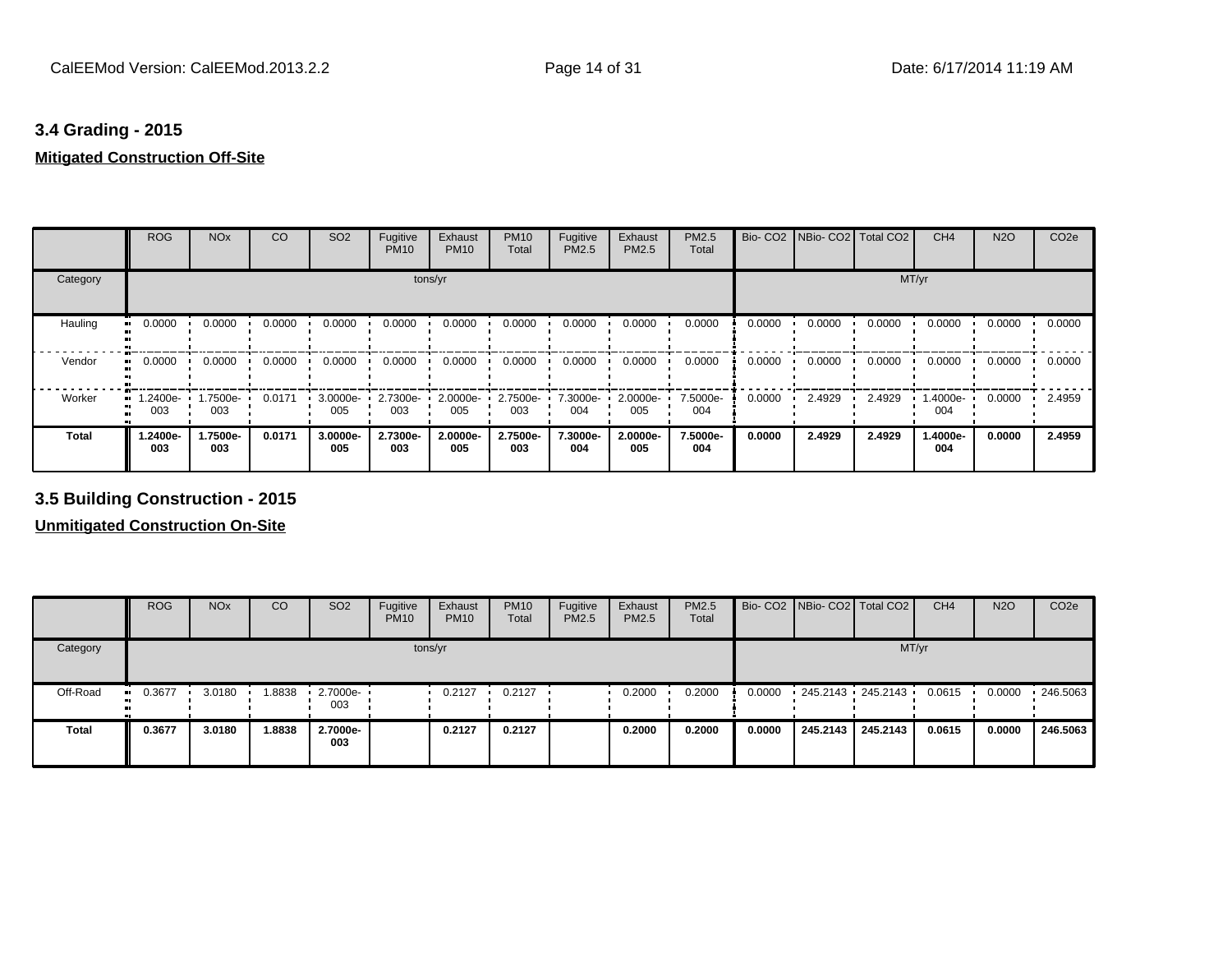## **Unmitigated Construction Off-Site**

|              | <b>ROG</b> | <b>NO<sub>x</sub></b> | CO     | SO <sub>2</sub> | Fugitive<br><b>PM10</b> | Exhaust<br><b>PM10</b> | <b>PM10</b><br>Total | Fugitive<br><b>PM2.5</b> | Exhaust<br><b>PM2.5</b> | PM2.5<br>Total | Bio-CO <sub>2</sub> | NBio- CO2   Total CO2 |                   | CH <sub>4</sub> | <b>N2O</b> | CO <sub>2e</sub> |
|--------------|------------|-----------------------|--------|-----------------|-------------------------|------------------------|----------------------|--------------------------|-------------------------|----------------|---------------------|-----------------------|-------------------|-----------------|------------|------------------|
| Category     |            |                       |        |                 | tons/yr                 |                        |                      |                          |                         |                |                     |                       | MT/yr             |                 |            |                  |
| Hauling      | 0.0000     | 0.0000                | 0.0000 | 0.0000          | 0.0000                  | 0.0000                 | 0.0000               | 0.0000                   | 0.0000                  | 0.0000         | 0.0000              | 0.0000                | 0.0000            | 0.0000          | 0.0000     | 0.0000           |
| Vendor       | 0.0545     | 0.4732                | 0.5925 | 9.8000e-<br>004 | 0.0266                  | 7.7100e-<br>003        | 0.0343               | 7.6300e-<br>003          | 7.0800e-<br>003         | 0.0147         | 0.0000              | 90.1447               | 90.1447           | 8.1000e-<br>004 | 0.0000     | 90.1617          |
| Worker       | 0.1141     | 0.1610                | .5653  | 2.9100e-<br>003 | 0.2507                  | 2.1200e-<br>003        | 0.2528               | 0.0667                   | -9400e-<br>003          | 0.0686         | 0.0000              |                       | 228.8240 228.8240 | 0.0130          | 0.0000     | $\cdot$ 229.0964 |
| <b>Total</b> | 0.1686     | 0.6342                | 2.1578 | 3.8900e-<br>003 | 0.2773                  | 9.8300e-<br>003        | 0.2872               | 0.0743                   | 9.0200e-<br>003         | 0.0833         | 0.0000              | 318.9687              | 318.9687          | 0.0138          | 0.0000     | 319.2581         |

|              | <b>ROG</b>          | <b>NO<sub>x</sub></b> | CO     | SO <sub>2</sub> | Fugitive<br><b>PM10</b> | Exhaust<br><b>PM10</b> | <b>PM10</b><br>Total | Fugitive<br><b>PM2.5</b> | Exhaust<br>PM2.5 | <b>PM2.5</b><br>Total |        | Bio- CO2 NBio- CO2 Total CO2 |                   | CH <sub>4</sub> | <b>N2O</b> | CO <sub>2</sub> e |
|--------------|---------------------|-----------------------|--------|-----------------|-------------------------|------------------------|----------------------|--------------------------|------------------|-----------------------|--------|------------------------------|-------------------|-----------------|------------|-------------------|
| Category     |                     |                       |        |                 |                         | tons/yr                |                      |                          |                  |                       |        |                              | MT/yr             |                 |            |                   |
| Off-Road     | 0.3677<br>$\bullet$ | 3.0180                | 1.8838 | 2.7000e-<br>003 |                         | 0.2127                 | 0.2127               |                          | 0.2000           | 0.2000                | 0.0000 |                              | 245.2140 245.2140 | 0.0615          | 0.0000     | 246.5060          |
| <b>Total</b> | 0.3677              | 3.0180                | 1.8838 | 2.7000e-<br>003 |                         | 0.2127                 | 0.2127               |                          | 0.2000           | 0.2000                | 0.0000 | 245.2140                     | 245.2140          | 0.0615          | 0.0000     | 246.5060          |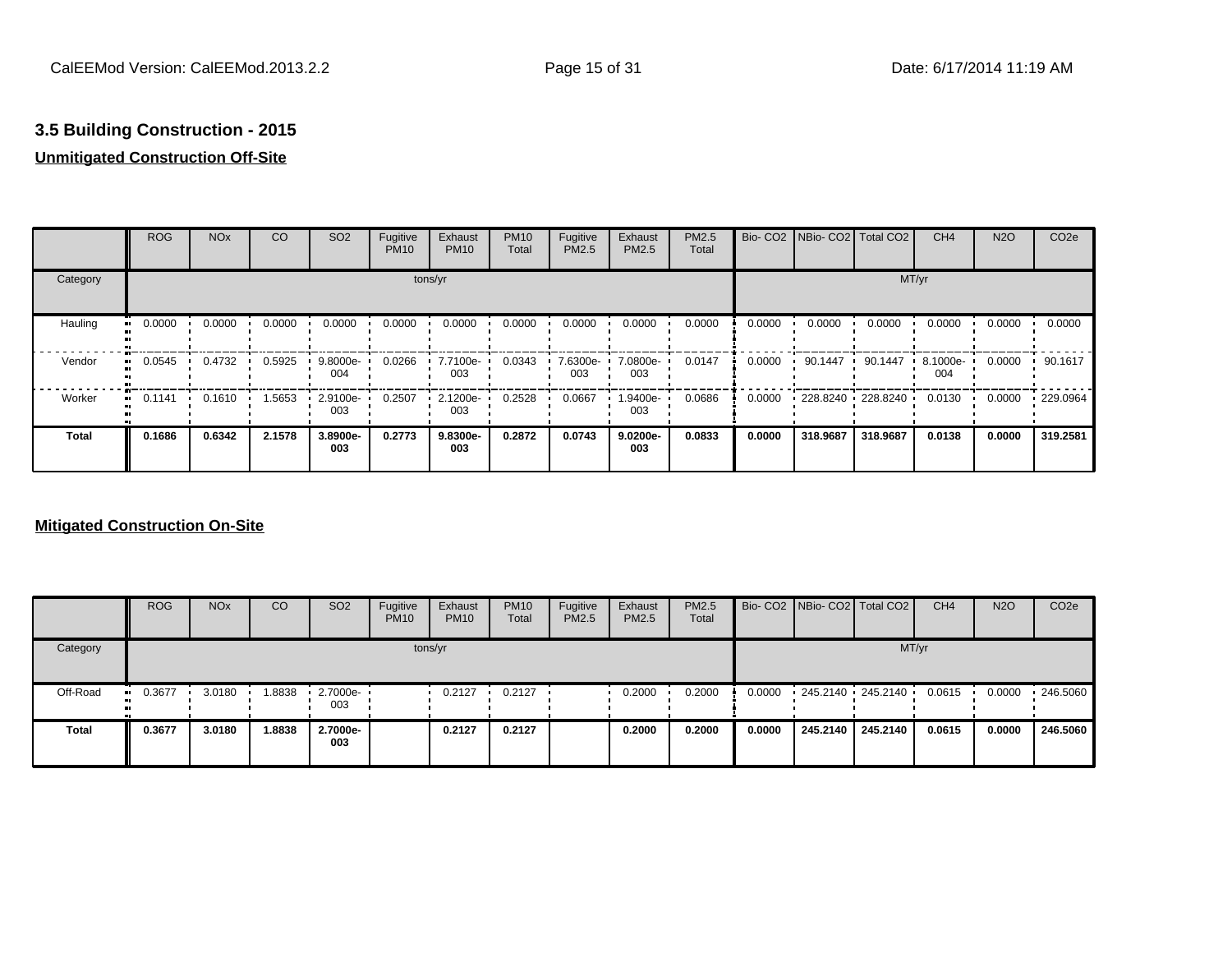## **Mitigated Construction Off-Site**

|              | <b>ROG</b> | <b>NO<sub>x</sub></b> | CO     | SO <sub>2</sub> | Fugitive<br><b>PM10</b> | Exhaust<br><b>PM10</b> | <b>PM10</b><br>Total | Fugitive<br><b>PM2.5</b> | Exhaust<br>PM2.5 | PM2.5<br>Total | Bio-CO <sub>2</sub> | NBio- CO2   Total CO2 |                   | CH <sub>4</sub> | <b>N2O</b> | CO <sub>2e</sub> |
|--------------|------------|-----------------------|--------|-----------------|-------------------------|------------------------|----------------------|--------------------------|------------------|----------------|---------------------|-----------------------|-------------------|-----------------|------------|------------------|
| Category     |            |                       |        |                 | tons/yr                 |                        |                      |                          |                  |                |                     |                       | MT/yr             |                 |            |                  |
| Hauling      | 0.0000     | 0.0000                | 0.0000 | 0.0000          | 0.0000                  | 0.0000                 | 0.0000               | 0.0000                   | 0.0000           | 0.0000         | 0.0000              | 0.0000                | 0.0000            | 0.0000          | 0.0000     | 0.0000           |
| Vendor<br>   | 0.0545     | 0.4732                | 0.5925 | 9.8000e-<br>004 | 0.0266                  | 7.7100e-<br>003        | 0.0343               | 7.6300e-<br>003          | 7.0800e-<br>003  | 0.0147         | 0.0000              | 90.1447               | 90.1447           | 8.1000e-<br>004 | 0.0000     | 90.1617          |
| Worker<br>   | 0.1141     | 0.1610                | 1.5653 | 2.9100e-<br>003 | 0.2507                  | 2.1200e-<br>003        | 0.2528               | 0.0667                   | 1.9400e-<br>003  | 0.0686         | 0.0000              |                       | 228.8240 228.8240 | 0.0130          | 0.0000     | 229.0964         |
| <b>Total</b> | 0.1686     | 0.6342                | 2.1578 | 3.8900e-<br>003 | 0.2773                  | 9.8300e-<br>003        | 0.2872               | 0.0743                   | 9.0200e-<br>003  | 0.0833         | 0.0000              | 318.9687              | 318.9687          | 0.0138          | 0.0000     | 319.2581         |

## **3.5 Building Construction - 2016**

|              | <b>ROG</b>            | <b>NO<sub>x</sub></b> | CO     | SO <sub>2</sub> | Fugitive<br><b>PM10</b> | Exhaust<br><b>PM10</b> | <b>PM10</b><br>Total | Fugitive<br><b>PM2.5</b> | Exhaust<br>PM2.5 | <b>PM2.5</b><br>Total |        | Bio- CO2 NBio- CO2 Total CO2 |          | CH <sub>4</sub> | <b>N2O</b> | CO <sub>2e</sub> |
|--------------|-----------------------|-----------------------|--------|-----------------|-------------------------|------------------------|----------------------|--------------------------|------------------|-----------------------|--------|------------------------------|----------|-----------------|------------|------------------|
| Category     |                       |                       |        |                 |                         | tons/yr                |                      |                          |                  |                       |        |                              | MT/yr    |                 |            |                  |
| Off-Road     | $\blacksquare$ 0.1686 | 1.4111                | 0.9161 | 1.3300e-<br>003 |                         | 0.0974                 | 0.0974               |                          | 0.0915           | 0.0915                | 0.0000 | $119.8660$ 119.8660 ·        |          | 0.0297          | 0.0000     | 120.4903         |
| <b>Total</b> | 0.1686                | 1.4111                | 0.9161 | 1.3300e-<br>003 |                         | 0.0974                 | 0.0974               |                          | 0.0915           | 0.0915                | 0.0000 | 119,8660                     | 119.8660 | 0.0297          | 0.0000     | 120.4903         |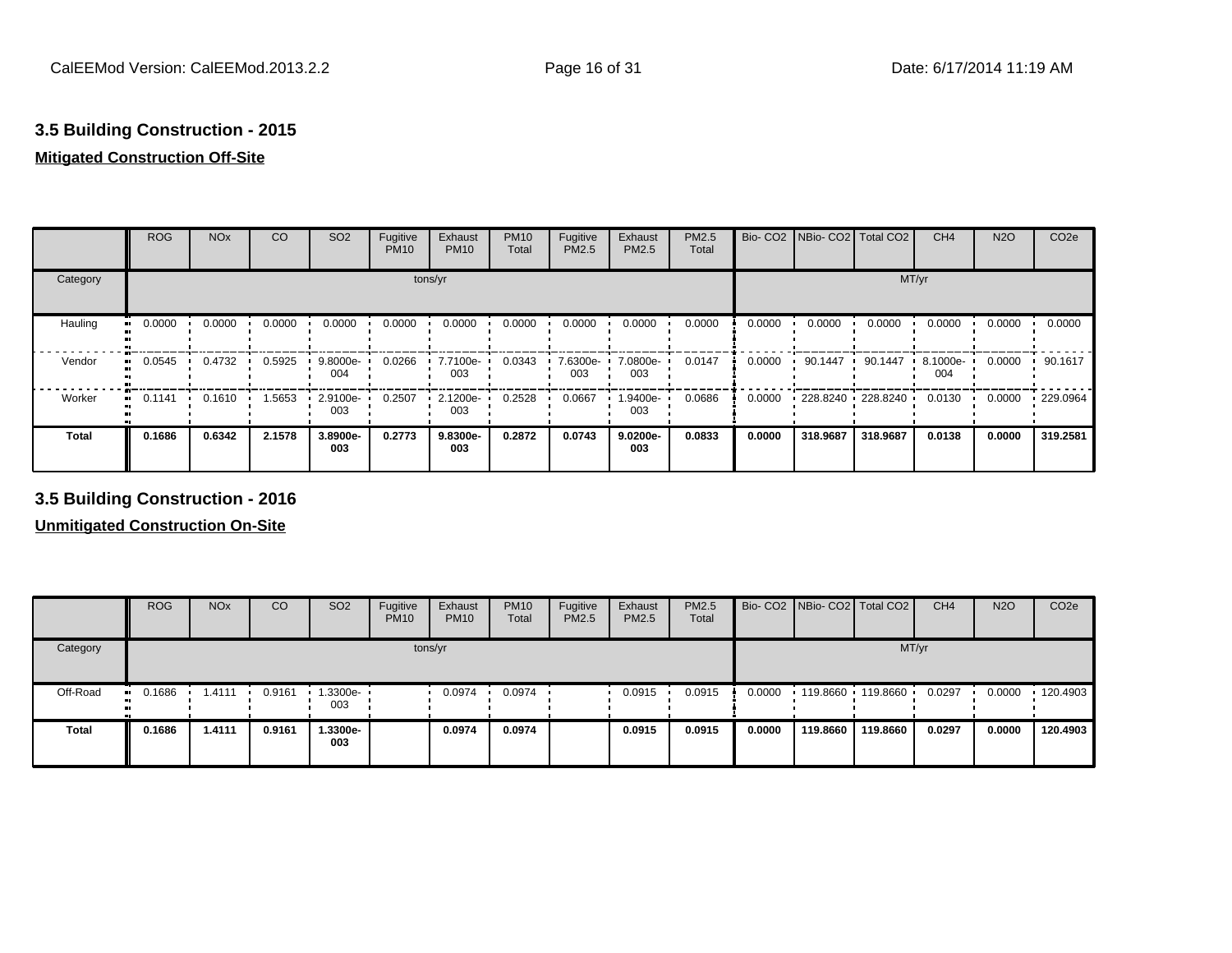## **Unmitigated Construction Off-Site**

|                      | <b>ROG</b> | <b>NO<sub>x</sub></b> | CO     | SO <sub>2</sub> | Fugitive<br><b>PM10</b> | Exhaust<br><b>PM10</b> | <b>PM10</b><br>Total | Fugitive<br><b>PM2.5</b> | Exhaust<br>PM2.5 | <b>PM2.5</b><br>Total |        | Bio- CO2   NBio- CO2   Total CO2 |          | CH <sub>4</sub>    | <b>N2O</b> | CO <sub>2e</sub> |
|----------------------|------------|-----------------------|--------|-----------------|-------------------------|------------------------|----------------------|--------------------------|------------------|-----------------------|--------|----------------------------------|----------|--------------------|------------|------------------|
| Category             |            |                       |        |                 | tons/yr                 |                        |                      |                          |                  |                       |        |                                  | MT/yr    |                    |            |                  |
| Hauling<br>$\bullet$ | 0.0000     | 0.0000                | 0.0000 | 0.0000          | 0.0000                  | 0.0000                 | 0.0000               | 0.0000                   | 0.0000           | 0.0000                | 0.0000 | 0.0000                           | 0.0000   | 0.0000             | 0.0000     | 0.0000           |
| Vendor               | 0.0241     | 0.2027                | 0.2744 | 4.8000e-<br>004 | 0.0131                  | 3.0400e-<br>003        | 0.0161               | 3.7600e-<br>003          | 2.7900e-<br>003  | 6.5500e-<br>003       | 0.0000 | 43.8891                          | 43.8891  | 3.5000e-<br>004    | 0.0000     | 43.8965          |
| Worker               | 0.0505     | 0.0710                | 0.6896 | 1.4300e-<br>003 | 0.1235                  | 9.9000e-<br>004        | 0.1245               | 0.0328                   | 9.1000e-<br>004  | 0.0337                | 0.0000 | 108.8071                         | 108.8071 | $5.8100e -$<br>003 | 0.0000     | 108.9292         |
| <b>Total</b>         | 0.0746     | 0.2736                | 0.9639 | 1.9100e-<br>003 | 0.1366                  | 4.0300e-<br>003        | 0.1406               | 0.0366                   | 3.7000e-<br>003  | 0.0403                | 0.0000 | 152.6962                         | 152.6962 | 6.1600e-<br>003    | 0.0000     | 152.8257         |

|              | <b>ROG</b>            | <b>NO<sub>x</sub></b> | CO     | SO <sub>2</sub> | Fugitive<br><b>PM10</b> | Exhaust<br><b>PM10</b> | <b>PM10</b><br>Total | Fugitive<br><b>PM2.5</b> | Exhaust<br>PM2.5 | <b>PM2.5</b><br>Total |        | Bio- CO2 NBio- CO2 Total CO2 |                   | CH <sub>4</sub> | <b>N2O</b> | CO <sub>2</sub> e |
|--------------|-----------------------|-----------------------|--------|-----------------|-------------------------|------------------------|----------------------|--------------------------|------------------|-----------------------|--------|------------------------------|-------------------|-----------------|------------|-------------------|
| Category     |                       |                       |        |                 |                         | tons/yr                |                      |                          |                  |                       |        |                              | MT/yr             |                 |            |                   |
| Off-Road     | $\blacksquare$ 0.1686 | 1.4111                | 0.9161 | 1.3300e-<br>003 |                         | 0.0974                 | 0.0974               |                          | 0.0915           | 0.0915                | 0.0000 |                              | 119.8659 119.8659 | 0.0297          | 0.0000     | $\cdot$ 120.4902  |
| <b>Total</b> | 0.1686                | 1.4111                | 0.9161 | i.3300e-<br>003 |                         | 0.0974                 | 0.0974               |                          | 0.0915           | 0.0915                | 0.0000 | 119,8659                     | 119.8659          | 0.0297          | 0.0000     | 120.4902          |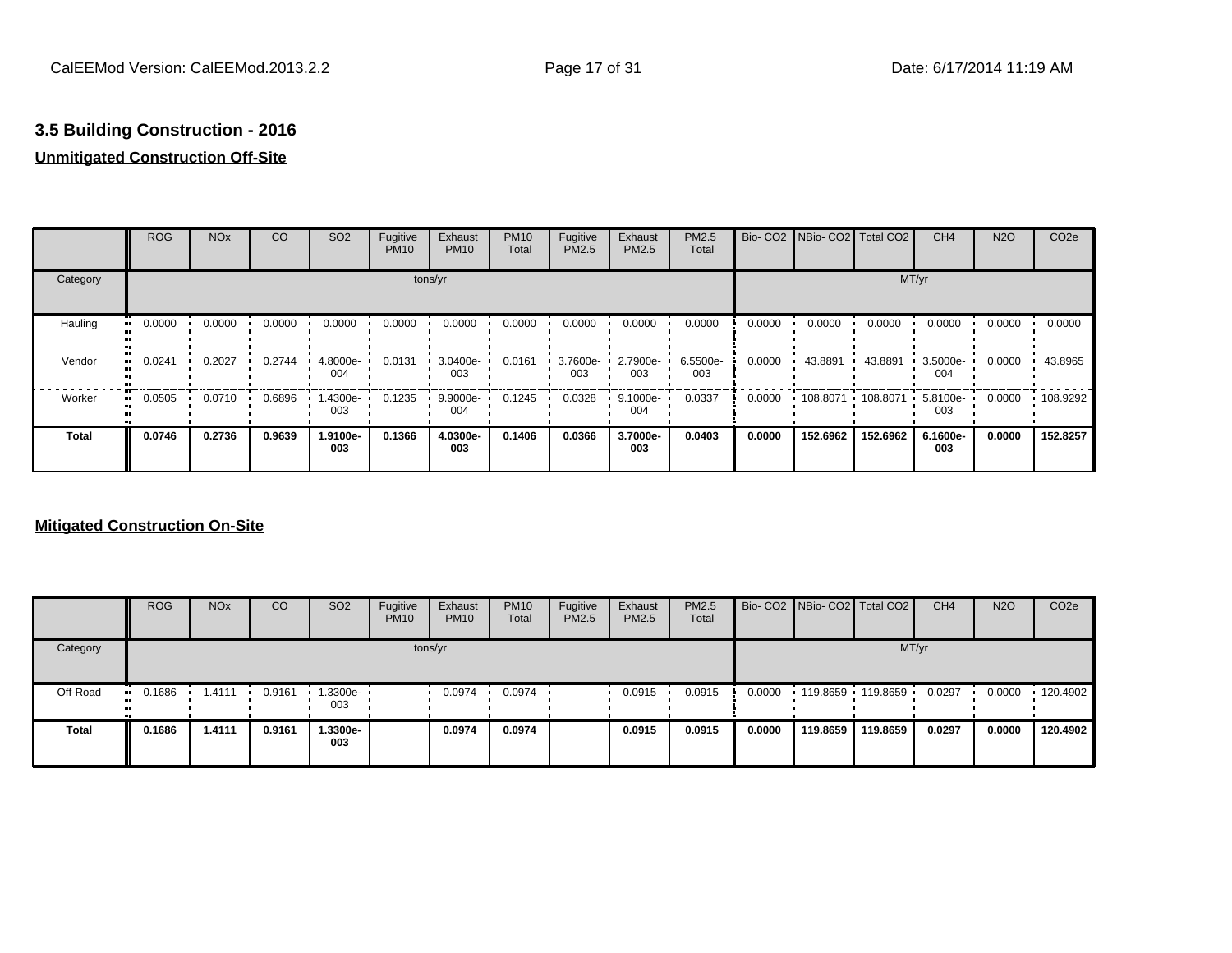## **Mitigated Construction Off-Site**

|                          | <b>ROG</b> | <b>NO<sub>x</sub></b> | CO     | SO <sub>2</sub> | Fugitive<br><b>PM10</b> | Exhaust<br><b>PM10</b> | <b>PM10</b><br>Total | Fugitive<br><b>PM2.5</b> | Exhaust<br>PM2.5 | PM2.5<br>Total  | Bio-CO <sub>2</sub> | NBio-CO2   Total CO2 |          | CH <sub>4</sub> | <b>N2O</b> | CO <sub>2e</sub> |
|--------------------------|------------|-----------------------|--------|-----------------|-------------------------|------------------------|----------------------|--------------------------|------------------|-----------------|---------------------|----------------------|----------|-----------------|------------|------------------|
| Category                 |            |                       |        |                 | tons/yr                 |                        |                      |                          |                  |                 |                     |                      | MT/yr    |                 |            |                  |
| Hauling                  | 0.0000     | 0.0000                | 0.0000 | 0.0000          | 0.0000                  | 0.0000                 | 0.0000               | 0.0000                   | 0.0000           | 0.0000          | 0.0000              | 0.0000               | 0.0000   | 0.0000          | 0.0000     | 0.0000           |
| Vendor<br>$\blacksquare$ | 0.0241     | 0.2027                | 0.2744 | 4.8000e-<br>004 | 0.0131                  | 3.0400e-<br>003        | 0.0161               | 3.7600e-<br>003          | 2.7900e-<br>003  | 6.5500e-<br>003 | 0.0000              | 43.8891              | 43.8891  | 3.5000e-<br>004 | 0.0000     | 43.8965          |
| Worker                   | 0.0505     | 0.0710                | 0.6896 | 1.4300e-<br>003 | 0.1235                  | 9.9000e-<br>004        | 0.1245               | 0.0328                   | 9.1000e-<br>004  | 0.0337          | 0.0000              | 108.8071             | 108.8071 | 5.8100e-<br>003 | 0.0000     | 108.9292         |
| <b>Total</b>             | 0.0746     | 0.2736                | 0.9639 | 1.9100e-<br>003 | 0.1366                  | 4.0300e-<br>003        | 0.1406               | 0.0366                   | 3.7000e-<br>003  | 0.0403          | 0.0000              | 152.6962             | 152.6962 | 6.1600e-<br>003 | 0.0000     | 152.8257         |

**3.6 Paving - 2016**

|              | <b>ROG</b>   | <b>NO<sub>x</sub></b> | CO     | SO <sub>2</sub> | Fugitive<br><b>PM10</b> | Exhaust<br><b>PM10</b> | <b>PM10</b><br>Total | Fugitive<br>PM2.5 | Exhaust<br><b>PM2.5</b> | PM2.5<br>Total |        | Bio- CO2   NBio- CO2   Total CO2 |         | CH <sub>4</sub> | <b>N2O</b> | CO <sub>2e</sub> |
|--------------|--------------|-----------------------|--------|-----------------|-------------------------|------------------------|----------------------|-------------------|-------------------------|----------------|--------|----------------------------------|---------|-----------------|------------|------------------|
| Category     |              |                       |        |                 |                         | tons/yr                |                      |                   |                         |                |        |                                  |         | MT/yr           |            |                  |
| Off-Road     | 0.0209       | 0.2239                | 0.1482 | 2.2000e-<br>004 |                         | 0.0126                 | 0.0126               |                   | 0.0116                  | 0.0116         | 0.0000 | 21.0138                          | 21.0138 | 6.3400e-<br>003 | 0.0000     | 21.1469          |
| Paving       | 0.0000<br>ш. |                       |        |                 |                         | 0.0000                 | 0.0000               |                   | 0.0000                  | 0.0000         | 0.0000 | 0.0000                           | 0.0000  | 0.0000          | 0.0000     | 0.0000           |
| <b>Total</b> | 0.0209       | 0.2239                | 0.1482 | 2.2000e-<br>004 |                         | 0.0126                 | 0.0126               |                   | 0.0116                  | 0.0116         | 0.0000 | 21.0138                          | 21.0138 | 6.3400e-<br>003 | 0.0000     | 21.1469          |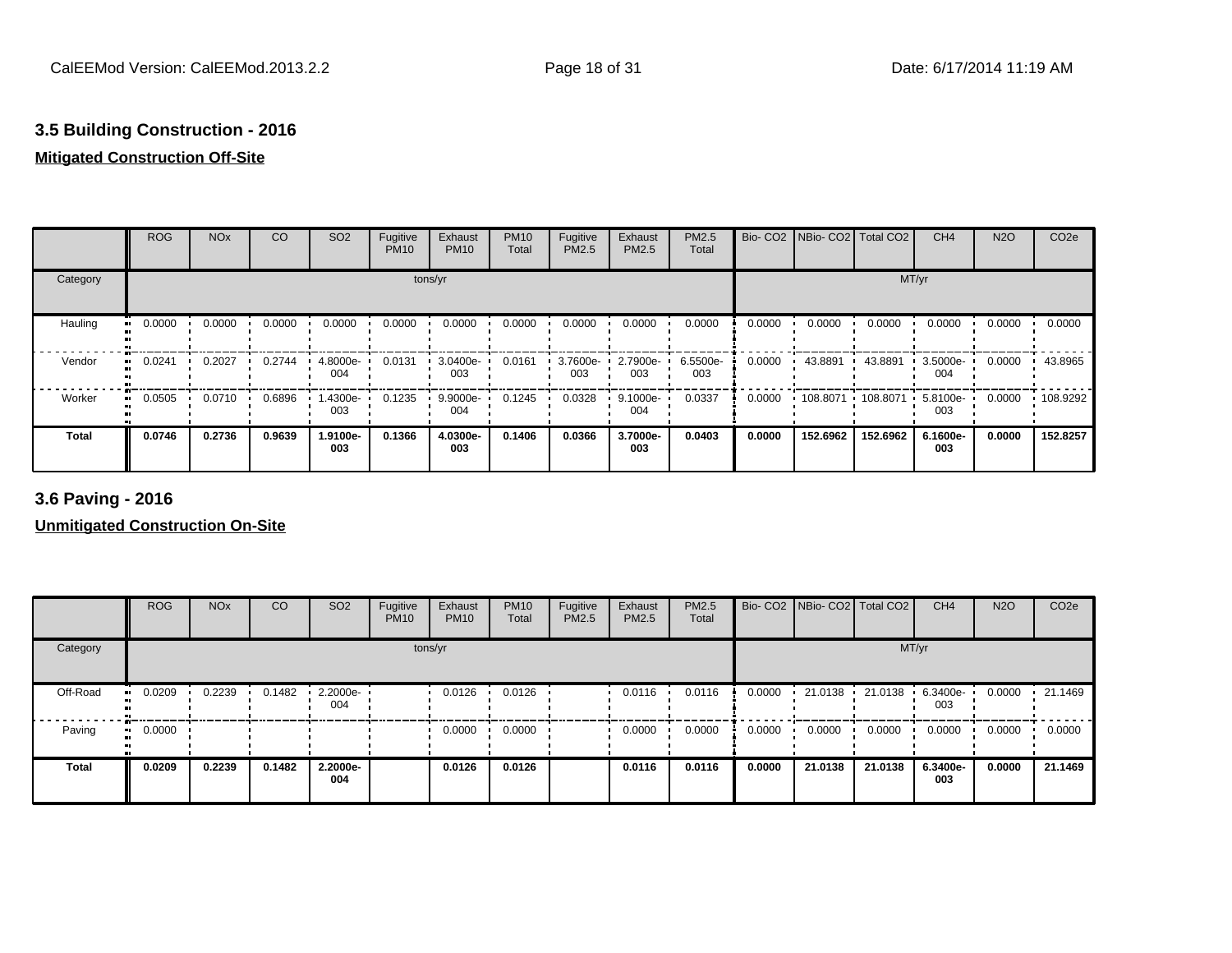## **3.6 Paving - 2016 Unmitigated Construction Off-Site**

|          | <b>ROG</b>      | <b>NO<sub>x</sub></b> | CO              | SO <sub>2</sub> | Fugitive<br><b>PM10</b> | Exhaust<br><b>PM10</b> | <b>PM10</b><br>Total | Fugitive<br><b>PM2.5</b> | Exhaust<br>PM2.5 | <b>PM2.5</b><br>Total |        | Bio- CO2   NBio- CO2   Total CO2 |        | CH <sub>4</sub> | <b>N2O</b> | CO <sub>2e</sub> |
|----------|-----------------|-----------------------|-----------------|-----------------|-------------------------|------------------------|----------------------|--------------------------|------------------|-----------------------|--------|----------------------------------|--------|-----------------|------------|------------------|
| Category |                 |                       |                 |                 |                         | tons/yr                |                      |                          |                  |                       |        |                                  | MT/yr  |                 |            |                  |
| Hauling  | 0.0000          | 0.0000                | 0.0000          | 0.0000          | 0.0000                  | 0.0000                 | 0.0000               | 0.0000                   | 0.0000           | 0.0000                | 0.0000 | 0.0000                           | 0.0000 | 0.0000          | 0.0000     | 0.0000           |
| Vendor   | 0.0000          | 0.0000                | 0.0000          | 0.0000          | 0.0000                  | 0.0000                 | 0.0000               | 0.0000                   | 0.0000           | 0.0000                | 0.0000 | 0.0000                           | 0.0000 | 0.0000          | 0.0000     | 0.0000           |
| Worker   | 5.6000e-<br>004 | 7.8000e-<br>004       | 7.6300e-<br>003 | 2.0000e-<br>005 | 1.3700e-<br>003         | 1.0000e-<br>005        | 1.3800e-<br>003      | 3.6000e-<br>004          | 1.0000e-<br>005  | 3.7000e-<br>004       | 0.0000 | 1.2034                           | 1.2034 | 6.0000e-<br>005 | 0.0000     | 1.2047           |
| Total    | 5.6000e-<br>004 | 7.8000e-<br>004       | 7.6300e-<br>003 | 2.0000e-<br>005 | 1.3700e-<br>003         | 1.0000e-<br>005        | 1.3800e-<br>003      | 3.6000e-<br>004          | 1.0000e-<br>005  | 3.7000e-<br>004       | 0.0000 | 1.2034                           | 1.2034 | 6.0000e-<br>005 | 0.0000     | 1.2047           |

|                            | <b>ROG</b> | <b>NO<sub>x</sub></b> | CO     | SO <sub>2</sub>         | Fugitive<br><b>PM10</b> | Exhaust<br><b>PM10</b> | <b>PM10</b><br>Total | Fugitive<br><b>PM2.5</b> | Exhaust<br><b>PM2.5</b> | <b>PM2.5</b><br>Total |        | Bio- CO2   NBio- CO2   Total CO2 |         | CH <sub>4</sub> | <b>N2O</b> | CO <sub>2e</sub> |
|----------------------------|------------|-----------------------|--------|-------------------------|-------------------------|------------------------|----------------------|--------------------------|-------------------------|-----------------------|--------|----------------------------------|---------|-----------------|------------|------------------|
| Category                   |            |                       |        |                         |                         | tons/yr                |                      |                          |                         |                       |        |                                  | MT/yr   |                 |            |                  |
| Off-Road                   | 0.0209     | 0.2239                | 0.1482 | $\cdot$ 2.2000e-<br>004 |                         | 0.0126                 | 0.0126               |                          | 0.0116                  | 0.0116                | 0.0000 | 21.0138                          | 21.0138 | 6.3400e-<br>003 | 0.0000     | 21.1469          |
| Paving<br>$\bullet\bullet$ | 0.0000     |                       |        |                         |                         | 0.0000                 | 0.0000               |                          | 0.0000                  | 0.0000                | 0.0000 | 0.0000                           | 0.0000  | 0.0000          | 0.0000     | 0.0000           |
| <b>Total</b>               | 0.0209     | 0.2239                | 0.1482 | 2.2000e-<br>004         |                         | 0.0126                 | 0.0126               |                          | 0.0116                  | 0.0116                | 0.0000 | 21.0138                          | 21.0138 | 6.3400e-<br>003 | 0.0000     | 21.1469          |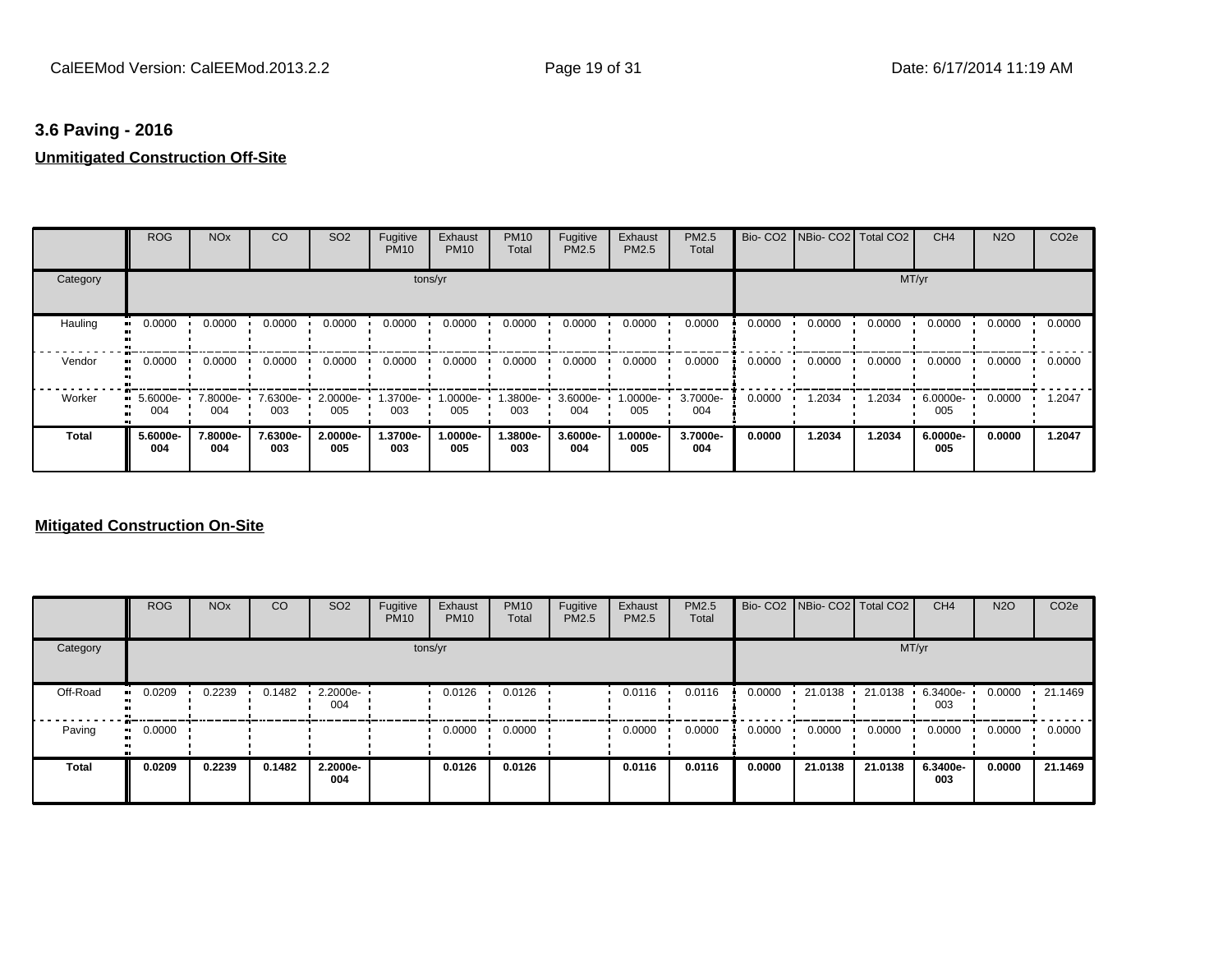## **3.6 Paving - 2016 Mitigated Construction Off-Site**

|          | <b>ROG</b>      | <b>NO<sub>x</sub></b> | CO              | SO <sub>2</sub>    | Fugitive<br><b>PM10</b> | Exhaust<br><b>PM10</b> | <b>PM10</b><br>Total | Fugitive<br><b>PM2.5</b> | Exhaust<br>PM2.5 | <b>PM2.5</b><br>Total |        | Bio- CO2   NBio- CO2   Total CO2 |        | CH <sub>4</sub> | <b>N2O</b> | CO <sub>2e</sub> |
|----------|-----------------|-----------------------|-----------------|--------------------|-------------------------|------------------------|----------------------|--------------------------|------------------|-----------------------|--------|----------------------------------|--------|-----------------|------------|------------------|
| Category |                 |                       |                 |                    |                         | tons/yr                |                      |                          |                  |                       |        |                                  |        | MT/yr           |            |                  |
| Hauling  | 0.0000          | 0.0000                | 0.0000          | 0.0000             | 0.0000                  | 0.0000                 | 0.0000               | 0.0000                   | 0.0000           | 0.0000                | 0.0000 | 0.0000                           | 0.0000 | 0.0000          | 0.0000     | 0.0000           |
| Vendor   | 0.0000          | 0.0000                | 0.0000          | 0.0000             | 0.0000                  | 0.0000                 | 0.0000               | 0.0000                   | 0.0000           | 0.0000                | 0.0000 | 0.0000                           | 0.0000 | 0.0000          | 0.0000     | 0.0000           |
| Worker   | 5.6000e-<br>004 | 7.8000e-<br>004       | 7.6300e-<br>003 | $2.0000e -$<br>005 | 1.3700e- L<br>003       | 1.0000e-<br>005        | 1.3800e- •<br>003    | 3.6000e-<br>004          | 1.0000e-<br>005  | 3.7000e-<br>004       | 0.0000 | 1.2034                           | 1.2034 | 6.0000e-<br>005 | 0.0000     | 1.2047           |
| Total    | 5.6000e-<br>004 | 7.8000e-<br>004       | 7.6300e-<br>003 | 2.0000e-<br>005    | 1.3700e-<br>003         | 1.0000e-<br>005        | 1.3800e-<br>003      | 3.6000e-<br>004          | 1.0000e-<br>005  | 3.7000e-<br>004       | 0.0000 | 1.2034                           | 1.2034 | 6.0000e-<br>005 | 0.0000     | 1.2047           |

## **3.7 Architectural Coating - 2016**

|                 | <b>ROG</b>         | <b>NO<sub>x</sub></b> | CO     | SO <sub>2</sub> | Fugitive<br><b>PM10</b> | Exhaust<br><b>PM10</b> | <b>PM10</b><br>Total | Fugitive<br><b>PM2.5</b> | Exhaust<br>PM2.5 | <b>PM2.5</b><br>Total |        | Bio- CO2   NBio- CO2   Total CO2 |        | CH <sub>4</sub> | <b>N2O</b> | CO <sub>2e</sub> |
|-----------------|--------------------|-----------------------|--------|-----------------|-------------------------|------------------------|----------------------|--------------------------|------------------|-----------------------|--------|----------------------------------|--------|-----------------|------------|------------------|
| Category        |                    |                       |        |                 | tons/yr                 |                        |                      |                          |                  |                       |        |                                  | MT/yr  |                 |            |                  |
| Archit. Coating | 5.9600             |                       |        |                 |                         | 0.0000                 | 0.0000               |                          | 0.0000           | 0.0000                | 0.0000 | 0.0000                           | 0.0000 | 0.0000          | 0.0000     | 0.0000           |
| Off-Road        | $-3.6800e-$<br>003 | 0.0237                | 0.0188 | 3.0000e-<br>005 |                         | 1.9700e-<br>003        | 1.9700e-<br>003      |                          | 1.9700e-<br>003  | 1.9700e-<br>003       | 0.0000 | 2.5533                           | 2.5533 | 3.0000e-<br>004 | 0.0000     | 2.5596           |
| <b>Total</b>    | 5.9637             | 0.0237                | 0.0188 | 3.0000e-<br>005 |                         | 1.9700e-<br>003        | 1.9700e-<br>003      |                          | 1.9700e-<br>003  | 1.9700e-<br>003       | 0.0000 | 2.5533                           | 2.5533 | 3.0000e-<br>004 | 0.0000     | 2.5596           |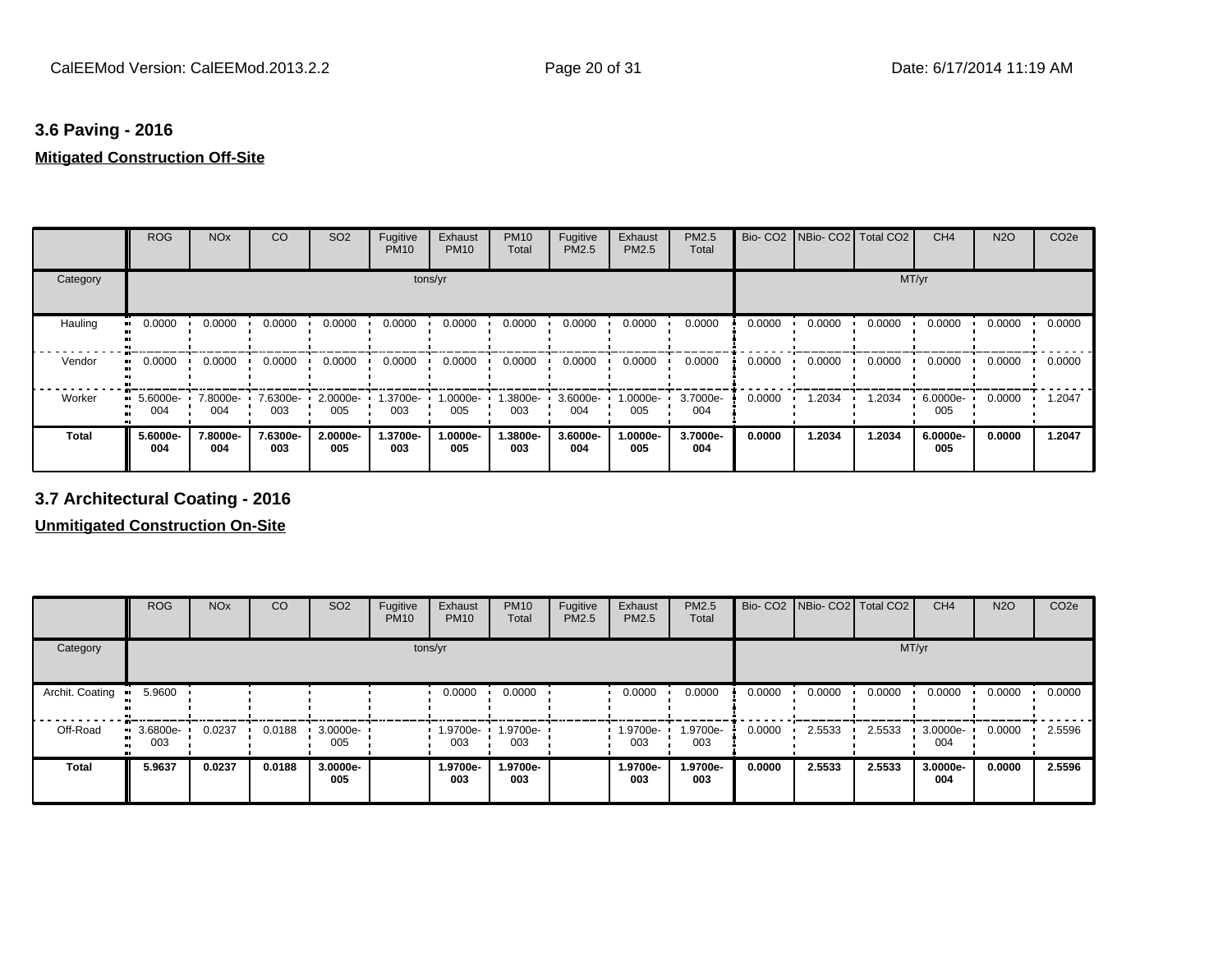# **3.7 Architectural Coating - 2016**

## **Unmitigated Construction Off-Site**

|              | <b>ROG</b>          | <b>NO<sub>x</sub></b> | CO     | SO <sub>2</sub>    | Fugitive<br><b>PM10</b> | Exhaust<br><b>PM10</b> | <b>PM10</b><br>Total | Fugitive<br><b>PM2.5</b> | Exhaust<br>PM2.5 | <b>PM2.5</b><br>Total |        | Bio- CO2   NBio- CO2   Total CO2 |        | CH <sub>4</sub> | <b>N2O</b> | CO <sub>2e</sub> |
|--------------|---------------------|-----------------------|--------|--------------------|-------------------------|------------------------|----------------------|--------------------------|------------------|-----------------------|--------|----------------------------------|--------|-----------------|------------|------------------|
| Category     |                     |                       |        |                    | tons/yr                 |                        |                      |                          |                  |                       |        |                                  | MT/yr  |                 |            |                  |
| Hauling      | 0.0000              | 0.0000                | 0.0000 | 0.0000             | 0.0000                  | 0.0000                 | 0.0000               | 0.0000                   | 0.0000           | 0.0000                | 0.0000 | 0.0000                           | 0.0000 | 0.0000          | 0.0000     | 0.0000           |
| Vendor       | 0.0000<br>. .       | 0.0000                | 0.0000 | 0.0000             | 0.0000                  | 0.0000                 | 0.0000               | 0.0000                   | 0.0000           | 0.0000                | 0.0000 | 0.0000                           | 0.0000 | 0.0000          | 0.0000     | 0.0000           |
| Worker       | 2.0500e-<br><br>003 | 2.8800e-<br>003       | 0.0280 | $6.0000e -$<br>005 | 5.0100e-<br>003         | 4.0000e-<br>005        | 5.0500e-<br>003      | 1.3300e-<br>003          | 4.0000e-<br>005  | 1.3700e-<br>003       | 0.0000 | 4.4123                           | 4.4123 | 2.4000e-<br>004 | 0.0000     | 4.4172           |
| <b>Total</b> | 2.0500e-<br>003     | 2.8800e-<br>003       | 0.0280 | 6.0000e-<br>005    | 5.0100e-<br>003         | 4.0000e-<br>005        | 5.0500e-<br>003      | 1.3300e-<br>003          | 4.0000e-<br>005  | 1.3700e-<br>003       | 0.0000 | 4.4123                           | 4.4123 | 2.4000e-<br>004 | 0.0000     | 4.4172           |

|                 | <b>ROG</b>      | <b>NO<sub>x</sub></b> | CO     | SO <sub>2</sub> | Fugitive<br><b>PM10</b> | Exhaust<br><b>PM10</b> | <b>PM10</b><br>Total | Fugitive<br><b>PM2.5</b> | Exhaust<br><b>PM2.5</b> | <b>PM2.5</b><br>Total |        | Bio- CO2   NBio- CO2   Total CO2 |        | CH <sub>4</sub> | <b>N2O</b> | CO <sub>2e</sub> |
|-----------------|-----------------|-----------------------|--------|-----------------|-------------------------|------------------------|----------------------|--------------------------|-------------------------|-----------------------|--------|----------------------------------|--------|-----------------|------------|------------------|
| Category        |                 |                       |        |                 | tons/yr                 |                        |                      |                          |                         |                       |        |                                  | MT/yr  |                 |            |                  |
| Archit. Coating | 5.9600          |                       |        |                 |                         | 0.0000                 | 0.0000               |                          | 0.0000                  | 0.0000                | 0.0000 | 0.0000                           | 0.0000 | 0.0000          | 0.0000     | 0.0000           |
| Off-Road        | 3.6800e-<br>003 | 0.0237                | 0.0188 | 3.0000e-<br>005 |                         | 1.9700e-<br>003        | 1.9700e-<br>003      |                          | 1.9700e-<br>003         | 1.9700e-<br>003       | 0.0000 | 2.5533                           | 2.5533 | 3.0000e-<br>004 | 0.0000     | 2.5596           |
| <b>Total</b>    | 5.9637          | 0.0237                | 0.0188 | 3.0000e-<br>005 |                         | 1.9700e-<br>003        | 1.9700e-<br>003      |                          | 1.9700e-<br>003         | 1.9700e-<br>003       | 0.0000 | 2.5533                           | 2.5533 | 3.0000e-<br>004 | 0.0000     | 2.5596           |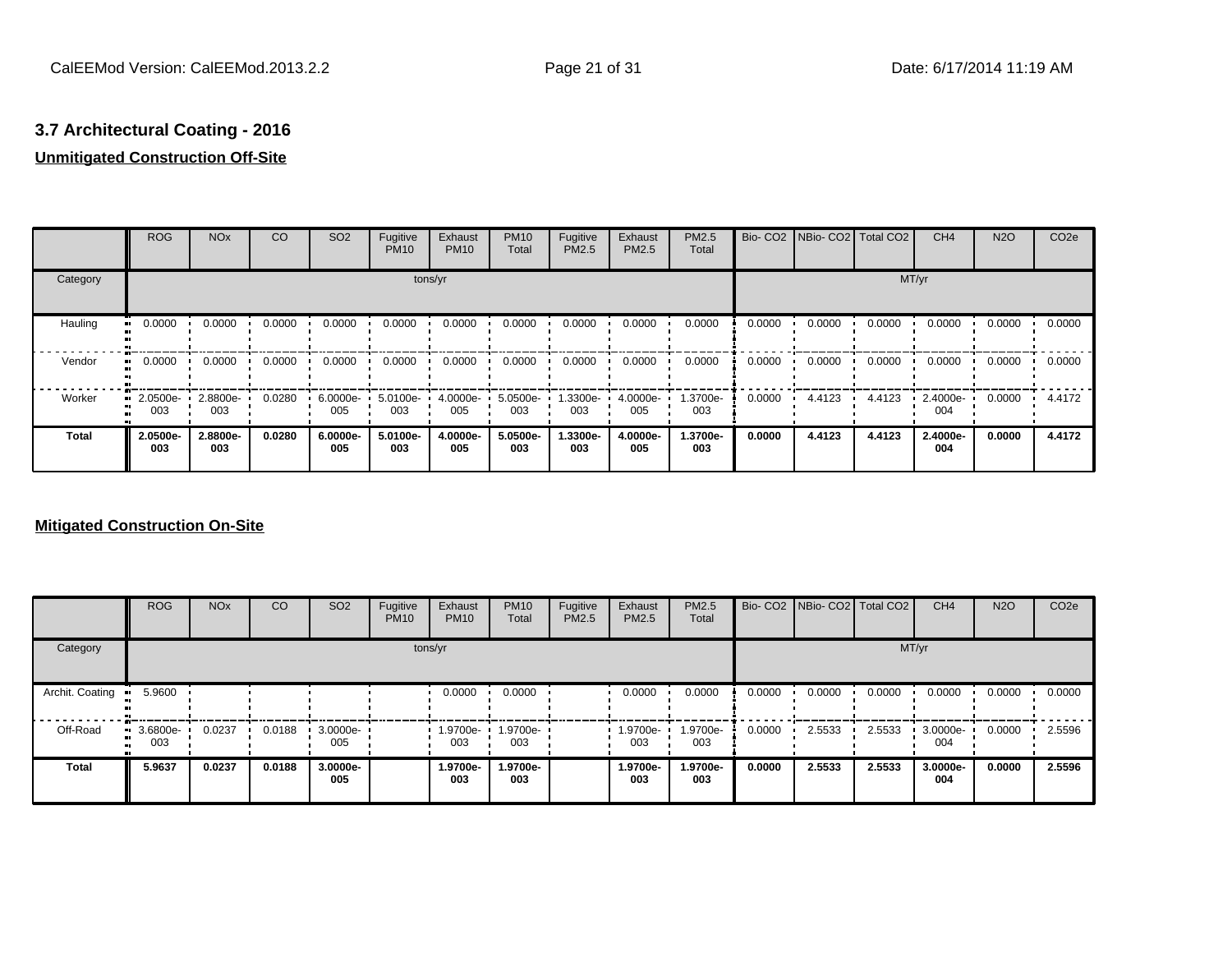# **3.7 Architectural Coating - 2016**

## **Mitigated Construction Off-Site**

|          | <b>ROG</b>      | <b>NO<sub>x</sub></b> | CO     | SO <sub>2</sub>    | Fugitive<br><b>PM10</b> | Exhaust<br><b>PM10</b> | <b>PM10</b><br>Total | Fugitive<br><b>PM2.5</b> | Exhaust<br>PM2.5 | <b>PM2.5</b><br>Total |        | Bio- CO2   NBio- CO2   Total CO2 |        | CH <sub>4</sub> | <b>N2O</b> | CO <sub>2e</sub> |
|----------|-----------------|-----------------------|--------|--------------------|-------------------------|------------------------|----------------------|--------------------------|------------------|-----------------------|--------|----------------------------------|--------|-----------------|------------|------------------|
| Category |                 |                       |        |                    |                         | tons/yr                |                      |                          |                  |                       |        |                                  |        | MT/yr           |            |                  |
| Hauling  | 0.0000          | 0.0000                | 0.0000 | 0.0000             | 0.0000                  | 0.0000                 | 0.0000               | 0.0000                   | 0.0000           | 0.0000                | 0.0000 | 0.0000                           | 0.0000 | 0.0000          | 0.0000     | 0.0000           |
| Vendor   | 0.0000          | 0.0000                | 0.0000 | 0.0000             | 0.0000                  | 0.0000                 | 0.0000               | 0.0000                   | 0.0000           | 0.0000                | 0.0000 | 0.0000                           | 0.0000 | 0.0000          | 0.0000     | 0.0000           |
| Worker   | 2.0500e-<br>003 | 2.8800e-<br>003       | 0.0280 | $6.0000e -$<br>005 | 5.0100e-<br>003         | 4.0000e-<br>005        | 5.0500e-<br>003      | 1.3300e-<br>003          | 4.0000e-<br>005  | 1.3700e-<br>003       | 0.0000 | 4.4123                           | 4.4123 | 2.4000e-<br>004 | 0.0000     | 4.4172           |
| Total    | 2.0500e-<br>003 | 2.8800e-<br>003       | 0.0280 | 6.0000e-<br>005    | 5.0100e-<br>003         | 4.0000e-<br>005        | 5.0500e-<br>003      | 1.3300e-<br>003          | 4.0000e-<br>005  | 1.3700e-<br>003       | 0.0000 | 4.4123                           | 4.4123 | 2.4000e-<br>004 | 0.0000     | 4.4172           |

## **4.0 Operational Detail - Mobile**

### **4.1 Mitigation Measures Mobile**

|             | <b>ROG</b> | <b>NO<sub>x</sub></b> | CO      | SO <sub>2</sub> | Fugitive<br><b>PM10</b> | Exhaust<br><b>PM10</b> | <b>PM10</b><br>Total | Fugitive<br><b>PM2.5</b> | Exhaust<br><b>PM2.5</b> | <b>PM2.5</b><br>Total |  | Bio- CO2 NBio- CO2   Total CO2      | CH <sub>4</sub> | <b>N2O</b> | CO <sub>2</sub> e    |
|-------------|------------|-----------------------|---------|-----------------|-------------------------|------------------------|----------------------|--------------------------|-------------------------|-----------------------|--|-------------------------------------|-----------------|------------|----------------------|
| Category    | tons/yr    |                       |         |                 |                         |                        |                      |                          |                         |                       |  | MT/yr                               |                 |            |                      |
| Mitigated   | 1.6395     | 3.4784                | 16.0858 | 0.0306          | 2.2094                  | 0.0442                 | 2.2536               | 0.5907                   | 0.0407                  | 0.6313                |  | $0.0000$ $2,418.912$ $2,418.912$    | 0.1054          | 0.0000     | $\cdot$ 2,421.126    |
| Unmitigated | .6395      | 3.4784                | 16.0858 | 0.0306          | 2.2094                  | 0.0442                 | 2.2536               | 0.5907                   | 0.0407                  | 0.6313                |  | $0.0000$ 2,418.912 2,418.912 0.1054 |                 |            | $0.0000 + 2,421.126$ |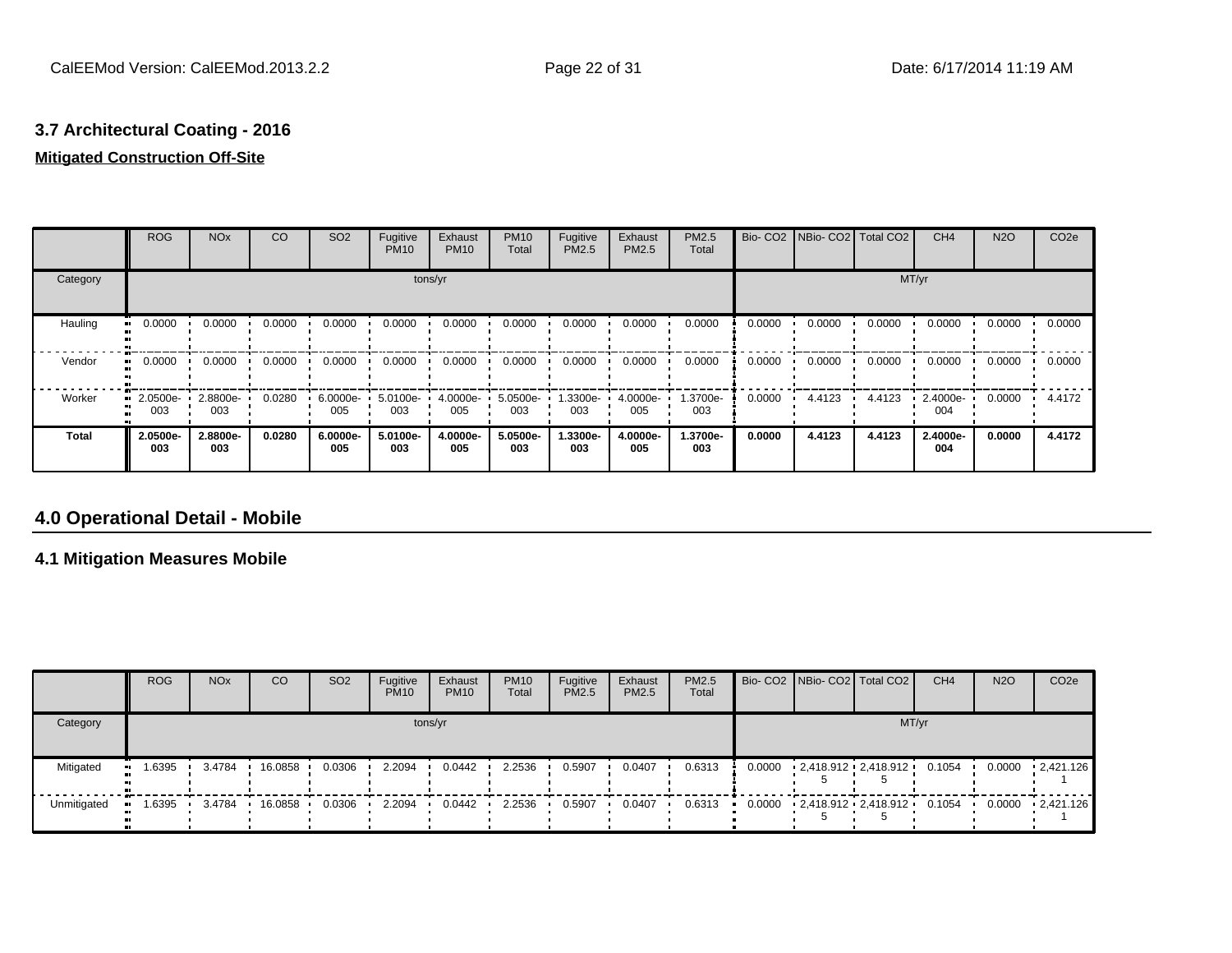## **4.2 Trip Summary Information**

|                            |          | Average Daily Trip Rate |          | Unmitigated       | Mitigated         |
|----------------------------|----------|-------------------------|----------|-------------------|-------------------|
| Land Use                   | Weekday  | Saturday                | Sunday   | <b>Annual VMT</b> | <b>Annual VMT</b> |
| <b>Apartments Low Rise</b> | 2.667.00 | 2.667.00                | 2667.00  | 5,953,720         | 5,953,720         |
| Total                      | 2.667.00 | 2,667.00                | 2,667.00 | 5,953,720         | 5,953,720         |

## **4.3 Trip Type Information**

|                            |            | <b>Miles</b> |                                                    |       | Trip % |             |         | Trip Purpose %  |         |
|----------------------------|------------|--------------|----------------------------------------------------|-------|--------|-------------|---------|-----------------|---------|
| Land Use                   | H-W or C-W |              | H-S or C-C I H-O or C-NW IH-W or C-WI H-S or C-C I |       |        | H-O or C-NW | Primary | <b>Diverted</b> | Pass-by |
| <b>Apartments Low Rise</b> | 12.40      | 4.30         | 5.40                                               | 26.10 | 29.10  | 44.80       | 86      |                 |         |

| LDA       | LDT1     | LDT2     | MDV      | LHD1     | LHD <sub>2</sub> | MHD      | HHD      | <b>OBUS</b> | <b>UBUS</b> | <b>MCY</b> | <b>SBUS</b> | <b>MH</b> |
|-----------|----------|----------|----------|----------|------------------|----------|----------|-------------|-------------|------------|-------------|-----------|
| ).552322• | J.058092 | 0.185339 | J.123855 | 0.029634 | 0.004459         | 0.012625 | 0.022329 | 0.001774    | 1.001272    | 0.006012   | י 000525.   | 0.001763  |

# **5.0 Energy Detail 4.4 Fleet Mix**

Historical Energy Use: N

## **5.1 Mitigation Measures Energy**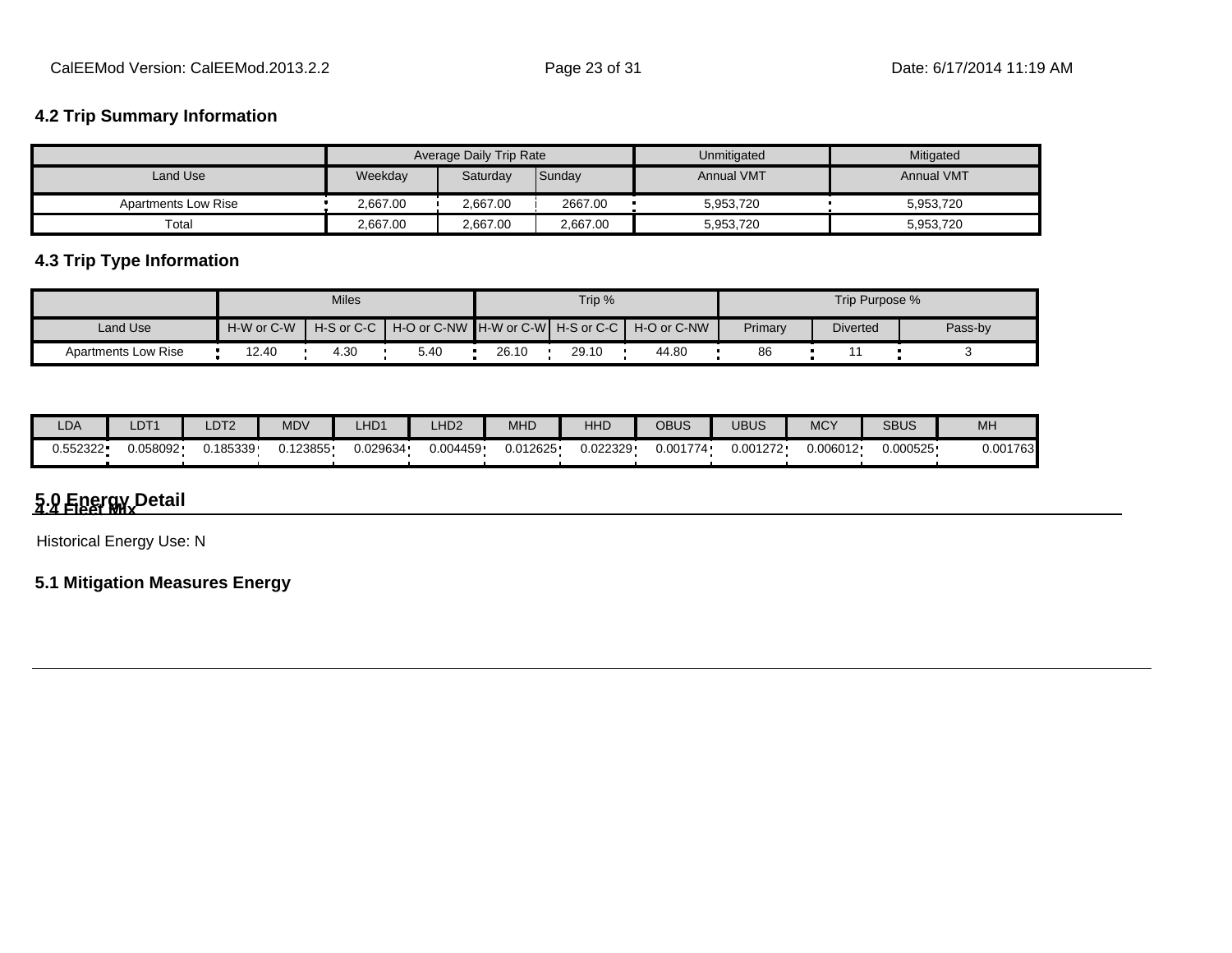|                                  | <b>ROG</b> | <b>NO<sub>x</sub></b> | CO     | SO <sub>2</sub> | Fugitive<br><b>PM10</b> | Exhaust<br><b>PM10</b> | <b>PM10</b><br>Total | Fugitive<br>PM2.5 | Exhaust<br>PM2.5 | PM2.5<br>Total |        | Bio- CO2   NBio- CO2   Total CO2 |                   | CH <sub>4</sub> | <b>N2O</b>      | CO <sub>2e</sub> |
|----------------------------------|------------|-----------------------|--------|-----------------|-------------------------|------------------------|----------------------|-------------------|------------------|----------------|--------|----------------------------------|-------------------|-----------------|-----------------|------------------|
| Category                         |            |                       |        |                 |                         | tons/yr                |                      |                   |                  |                |        |                                  |                   | MT/yr           |                 |                  |
| Electricity<br>Mitigated         |            |                       |        |                 |                         | 0.0000                 | 0.0000               |                   | 0.0000           | 0.0000         | 0.0000 | 408.0707                         | 408.0707          | 0.0185          | 3.8200e-<br>003 | .409.6416        |
| Electricity<br>Unmitigated       |            |                       |        |                 |                         | 0.0000                 | 0.0000               |                   | 0.0000           | 0.0000         | 0.0000 |                                  | 408.0707 408.0707 | 0.0185          | 3.8200e-<br>003 | 409.6416         |
| <b>NaturalGas</b><br>Mitigated   | 0.0222     | 0.1893                | 0.0805 | 1.2100e-<br>003 |                         | 0.0153                 | 0.0153               |                   | 0.0153           | 0.0153         | 0.0000 |                                  | 219.2047 219.2047 | 4.2000e-<br>003 | 4.0200e-<br>003 | 220.5387         |
| <b>NaturalGas</b><br>Unmitigated | 0.0222     | 0.1893                | 0.0805 | 1.2100e-<br>003 |                         | 0.0153                 | 0.0153               |                   | 0.0153           | 0.0153         | 0.0000 | 219.2047 219.2047                |                   | 4.2000e-<br>003 | 4.0200e-<br>003 | 220.5387         |

## **5.2 Energy by Land Use - NaturalGas**

**Unmitigated**

|                                 | NaturalGa<br>s Use | <b>ROG</b> | <b>NO<sub>x</sub></b> | CO     | SO <sub>2</sub> | Fugitive<br><b>PM10</b> | Exhaust<br><b>PM10</b> | <b>PM10</b><br>Total | Fugitive<br><b>PM2.5</b> | Exhaust<br><b>PM2.5</b> | <b>PM2.5</b><br>Total |        | Bio- CO2   NBio- CO2   Total CO2             |          | CH <sub>4</sub> | <b>N2O</b>      | CO <sub>2</sub> e |
|---------------------------------|--------------------|------------|-----------------------|--------|-----------------|-------------------------|------------------------|----------------------|--------------------------|-------------------------|-----------------------|--------|----------------------------------------------|----------|-----------------|-----------------|-------------------|
| Land Use                        | kBTU/yr            |            |                       |        |                 |                         | tons/yr                |                      |                          |                         |                       |        |                                              |          | MT/yr           |                 |                   |
| Apartments Low 4.10774e<br>Rise | $+006$             | 0.0222     | 0.1893                | 0.0805 | 1.2100e-<br>003 |                         | 0.0153                 | 0.0153               |                          | 0.0153                  | 0.0153                | 0.0000 | 219.2047 219.2047 4.2000e- 4.0200e- 220.5387 |          | 003             | 003             |                   |
| <b>Total</b>                    |                    | 0.0222     | 0.1893                | 0.0805 | -.2100e<br>003  |                         | 0.0153                 | 0.0153               |                          | 0.0153                  | 0.0153                | 0.0000 | 219,2047                                     | 219,2047 | 4.2000e-<br>003 | 4.0200e-<br>003 | 220.5387          |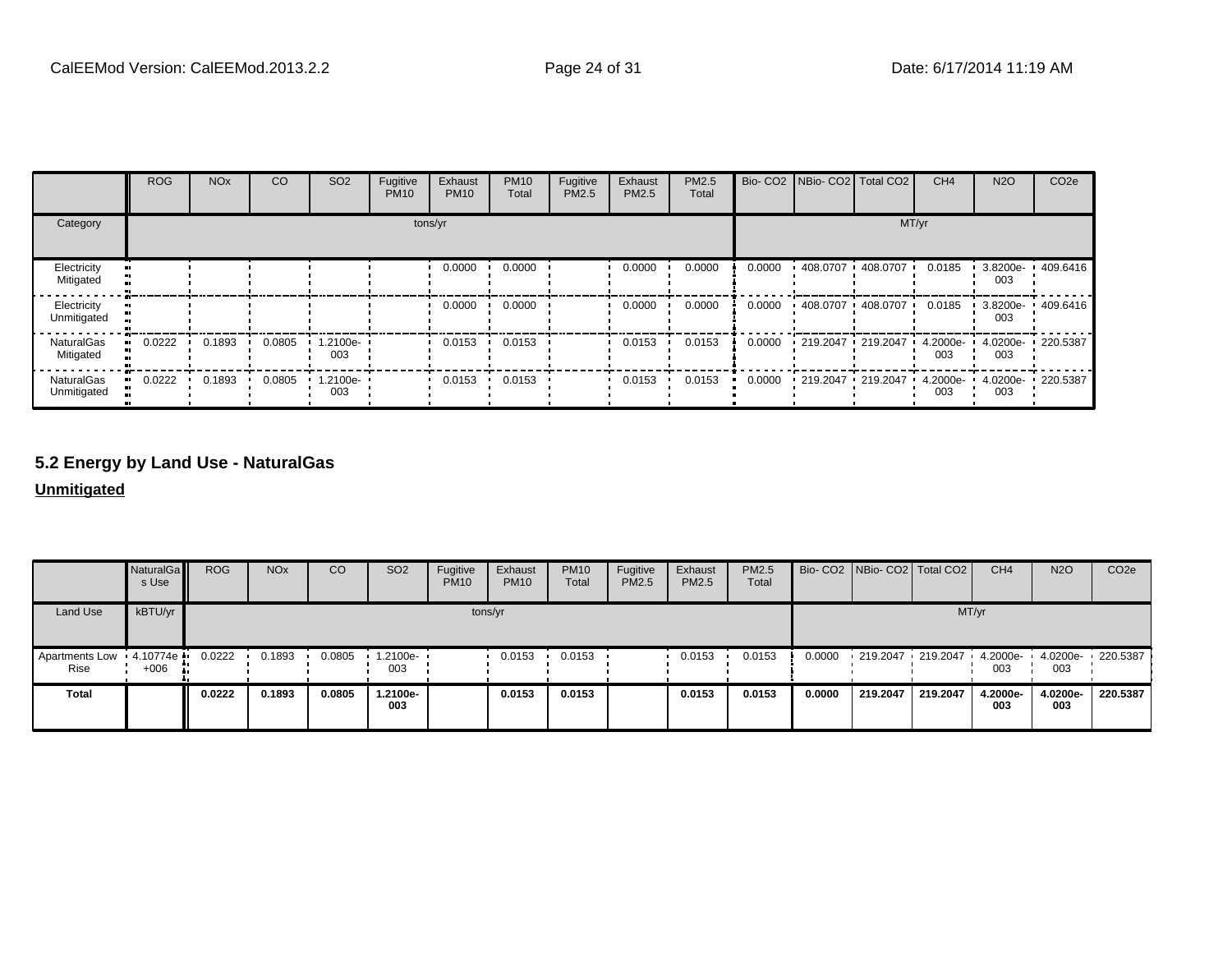## **5.2 Energy by Land Use - NaturalGas**

### **Mitigated**

|                                 | NaturalGa<br>s Use | <b>ROG</b> | <b>NO<sub>x</sub></b> | CO     | SO <sub>2</sub> | Fugitive<br><b>PM10</b> | Exhaust<br><b>PM10</b> | <b>PM10</b><br>Total | Fugitive<br><b>PM2.5</b> | Exhaust<br>PM2.5 | PM2.5<br>Total |        |                        | Bio- CO2   NBio- CO2   Total CO2 | CH <sub>4</sub> | <b>N2O</b>      | CO <sub>2</sub> e |
|---------------------------------|--------------------|------------|-----------------------|--------|-----------------|-------------------------|------------------------|----------------------|--------------------------|------------------|----------------|--------|------------------------|----------------------------------|-----------------|-----------------|-------------------|
| Land Use                        | kBTU/yr            |            |                       |        |                 |                         | tons/yr                |                      |                          |                  |                |        |                        | MT/yr                            |                 |                 |                   |
| Apartments Low 4.10774e<br>Rise | $+006$             | 0.0222     | 0.1893                | 0.0805 | 1.2100e-<br>003 |                         | 0.0153                 | 0.0153               |                          | 0.0153           | 0.0153         | 0.0000 | $-219.2047 - 219.2047$ |                                  | 4.2000e-<br>003 | 4.0200e-<br>003 | $\cdot$ 220.5387  |
| <b>Total</b>                    |                    | 0.0222     | 0.1893                | 0.0805 | 1.2100e-<br>003 |                         | 0.0153                 | 0.0153               |                          | 0.0153           | 0.0153         | 0.0000 | 219,2047               | 219,2047                         | 4.2000e-<br>003 | 4.0200e-<br>003 | 220.5387          |

# **5.3 Energy by Land Use - Electricity**

**Unmitigated**

|                        | Electricity<br>Use         | <b>Total CO2</b>      | CH <sub>4</sub> | <b>N2O</b>      | CO <sub>2e</sub>   |
|------------------------|----------------------------|-----------------------|-----------------|-----------------|--------------------|
| Land Use               | kWh/yr                     |                       |                 | MT/yr           |                    |
| Apartments Low<br>Rise | $\cdot$ 1.40273e<br>$+006$ | $\div 408.0707$<br>۰. | 0.0185          | 003             | 3.8200e- 1409.6416 |
| <b>Total</b>           |                            | 408.0707              | 0.0185          | 3.8200e-<br>003 | 409.6416           |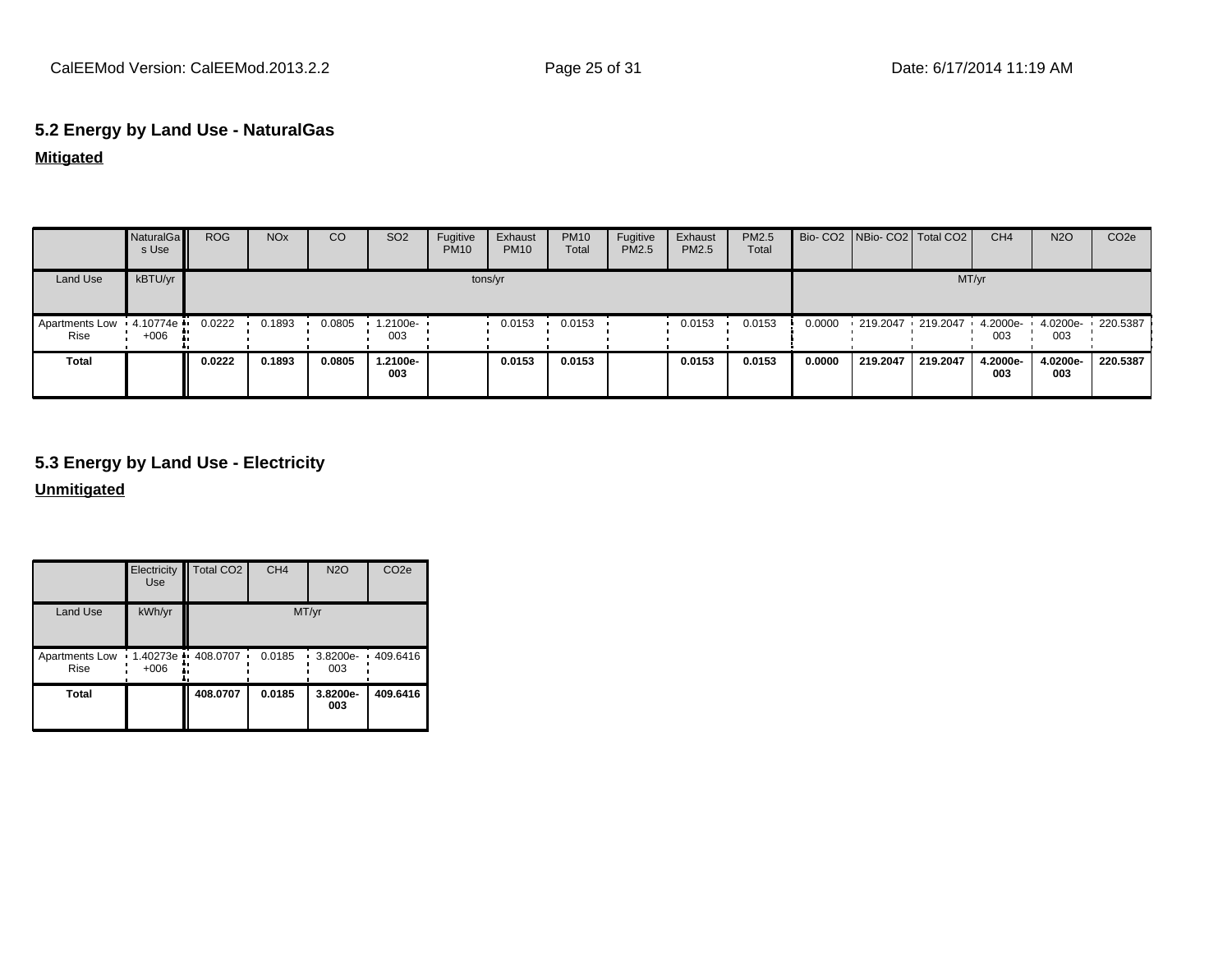## **5.3 Energy by Land Use - Electricity Mitigated**

|                               | Electricity<br><b>Use</b> | <b>Total CO2</b>          | CH <sub>4</sub> | <b>N2O</b>           | CO <sub>2e</sub> |
|-------------------------------|---------------------------|---------------------------|-----------------|----------------------|------------------|
| Land Use                      | kWh/yr                    |                           |                 | MT/yr                |                  |
| Apartments Low<br><b>Rise</b> | $+006$                    | 1.40273e - 408.0707<br>٠. | 0.0185          | 3.8200e-<br>٠<br>003 | 409.6416         |
| Total                         |                           | 408.0707                  | 0.0185          | 3.8200e-<br>003      | 409.6416         |

## **6.0 Area Detail**

### **6.1 Mitigation Measures Area**

|             | <b>ROG</b>            | <b>NO<sub>x</sub></b> | CO     | SO <sub>2</sub>          | Fugitive<br><b>PM10</b> | Exhaust<br><b>PM10</b> | <b>PM10</b><br>Total | Fugitive<br>PM2.5 | Exhaust<br><b>PM2.5</b> | <b>PM2.5</b><br>Total |        |         | Bio- CO2 NBio- CO2   Total CO2 | CH <sub>4</sub> | <b>N2O</b>              | CO <sub>2</sub> e |
|-------------|-----------------------|-----------------------|--------|--------------------------|-------------------------|------------------------|----------------------|-------------------|-------------------------|-----------------------|--------|---------|--------------------------------|-----------------|-------------------------|-------------------|
| Category    |                       |                       |        |                          |                         | tons/yr                |                      |                   |                         |                       |        |         | MT/yr                          |                 |                         |                   |
| Mitigated   | $\bullet$ 2.1420      | 0.0386                | 3.2915 | $5.1000e -$<br>004       |                         | 0.0771                 | 0.0771               |                   | 0.0770                  | 0.0770                | 6.2424 | 14.6953 | 20.9377                        | 0.0163          | 5.2000e-<br>004         | $\cdot$ 21.4416   |
| Unmitigated | $\blacksquare$ 2.1420 | 0.0386                |        | 3.2915   5.1000e-<br>004 |                         | 0.0771                 | 0.0771               |                   | 0.0770                  | 0.0770                | 6.2424 | 14.6953 | 20.9377                        | 0.0163          | 5.2000e- 21.4416<br>004 |                   |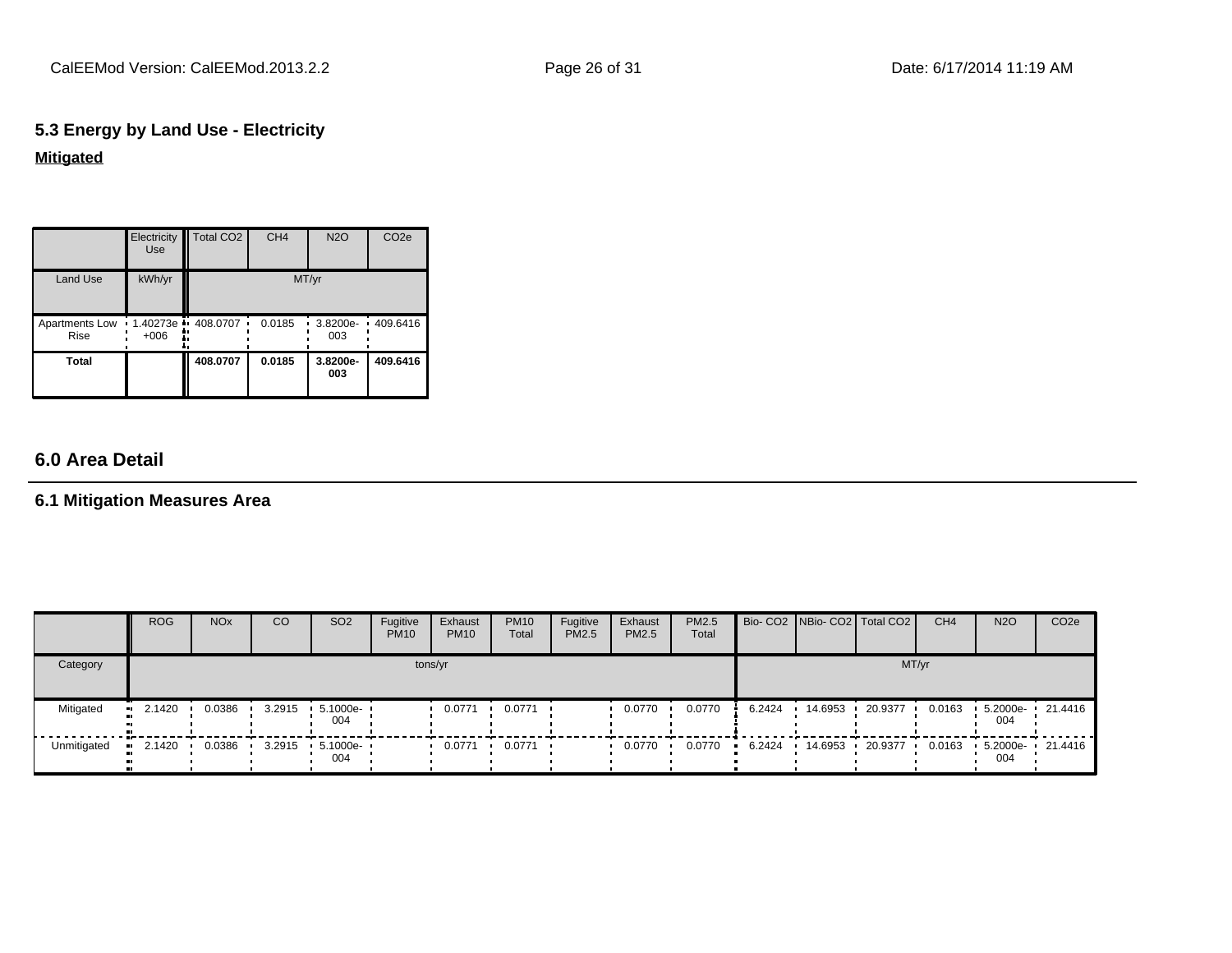## **6.2 Area by SubCategory**

## **Unmitigated**

|                          | <b>ROG</b>          | <b>NO<sub>x</sub></b> | CO     | SO <sub>2</sub> | Fugitive<br><b>PM10</b> | Exhaust<br><b>PM10</b> | <b>PM10</b><br>Total | Fugitive<br>PM2.5 | Exhaust<br>PM2.5 | PM2.5<br>Total |        | Bio- CO2   NBio- CO2   Total CO2 |         | CH <sub>4</sub> | <b>N2O</b>      | CO <sub>2e</sub> |
|--------------------------|---------------------|-----------------------|--------|-----------------|-------------------------|------------------------|----------------------|-------------------|------------------|----------------|--------|----------------------------------|---------|-----------------|-----------------|------------------|
| SubCategory              |                     |                       |        |                 |                         | tons/yr                |                      |                   |                  |                |        |                                  | MT/yr   |                 |                 |                  |
| Architectural<br>Coating | 0.2682              |                       |        |                 |                         | 0.0000                 | 0.0000               |                   | 0.0000           | 0.0000         | 0.0000 | 0.0000                           | 0.0000  | 0.0000          | 0.0000          | 0.0000           |
| Consumer<br>Products     | 1.4880<br>          |                       |        |                 |                         | 0.0000                 | 0.0000               |                   | 0.0000           | 0.0000         | 0.0000 | 0.0000                           | 0.0000  | 0.0000          | 0.0000          | 0.0000           |
| Hearth                   | 0.2955<br>$\bullet$ | $5.0300e-$<br>003     | 0.4231 | 3.6000e-<br>004 |                         | 0.0616                 | 0.0616               |                   | 0.0616           | 0.0616         | 6.2424 | $10.0742$ $\cdot$                | 16.3166 | 0.0116          | 5.2000e-<br>004 | 16.7216          |
| Landscaping              | 0.0903              | 0.0336                | 2.8684 | 1.5000e-<br>004 |                         | 0.0155                 | 0.0155               |                   | 0.0155           | 0.0155         | 0.0000 | 4.6211                           | 4.6211  | 4.7100e-<br>003 | 0.0000          | 4.7200           |
| <b>Total</b>             | 2.1420              | 0.0386                | 3.2915 | 5.1000e-<br>004 |                         | 0.0770                 | 0.0770               |                   | 0.0770           | 0.0770         | 6.2424 | 14.6953                          | 20.9377 | 0.0163          | 5.2000e-<br>004 | 21.4416          |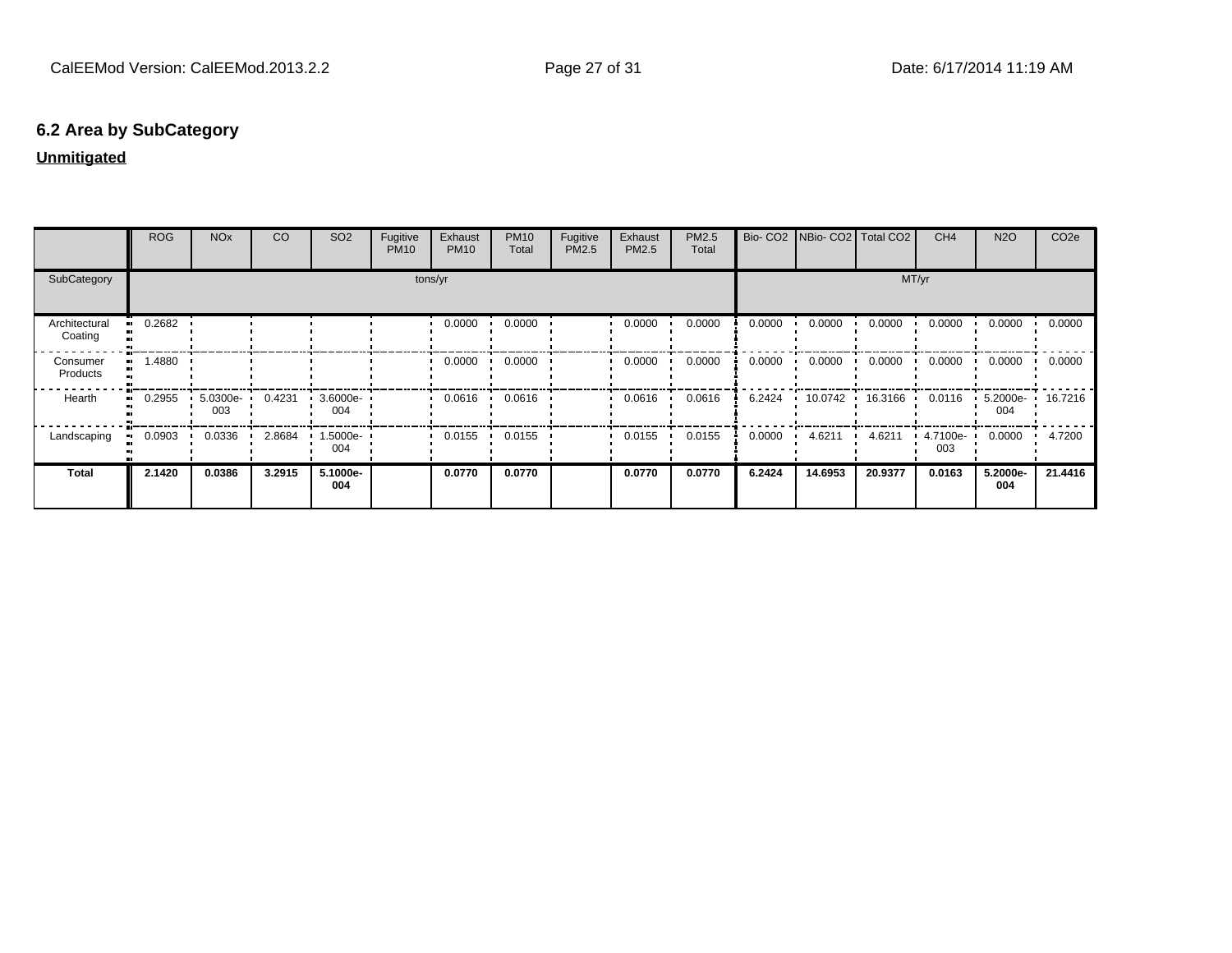## **6.2 Area by SubCategory**

#### **Mitigated**

|                          | <b>ROG</b> | <b>NO<sub>x</sub></b> | CO     | SO <sub>2</sub>    | Fugitive<br><b>PM10</b> | Exhaust<br><b>PM10</b> | <b>PM10</b><br>Total | Fugitive<br>PM2.5 | Exhaust<br>PM2.5 | PM2.5<br>Total | Bio-CO <sub>2</sub> | NBio- CO2   Total CO2 |         | CH <sub>4</sub> | <b>N2O</b>      | CO <sub>2e</sub> |
|--------------------------|------------|-----------------------|--------|--------------------|-------------------------|------------------------|----------------------|-------------------|------------------|----------------|---------------------|-----------------------|---------|-----------------|-----------------|------------------|
| SubCategory              |            |                       |        |                    |                         | tons/yr                |                      |                   |                  |                |                     |                       | MT/yr   |                 |                 |                  |
| Architectural<br>Coating | 0.2682     |                       |        |                    |                         | 0.0000<br>$\cdot$      | 0.0000               |                   | 0.0000           | 0.0000         | 0.0000              | 0.0000                | 0.0000  | 0.0000          | 0.0000          | 0.0000           |
| Consumer<br>Products     | 1.4880     |                       |        |                    |                         | 0.0000                 | 0.0000               |                   | 0.0000           | 0.0000         | 0.0000              | 0.0000                | 0.0000  | 0.0000          | 0.0000          | 0.0000           |
| Hearth                   | 0.2955     | 5.0300e-<br>003       | 0.4231 | $3.6000e -$<br>004 |                         | 0.0616                 | 0.0616               |                   | 0.0616           | 0.0616         | 6.2424              | 10.0742               | 16.3166 | 0.0116          | 5.2000e-<br>004 | 16.7216          |
| Landscaping              | 0.0903     | 0.0336                | 2.8684 | .5000e-<br>004     |                         | 0.0155                 | 0.0155               |                   | 0.0155           | 0.0155         | 0.0000              | 4.6211                | 4.6211  | 4.7100e-<br>003 | 0.0000          | 4.7200           |
| <b>Total</b>             | 2.1420     | 0.0386                | 3.2915 | 5.1000e-<br>004    |                         | 0.0770                 | 0.0770               |                   | 0.0770           | 0.0770         | 6.2424              | 14.6953               | 20.9377 | 0.0163          | 5.2000e-<br>004 | 21.4416          |

## **7.0 Water Detail**

## **7.1 Mitigation Measures Water**

|             | <b>Total CO2</b>          | CH <sub>4</sub> | <b>N2O</b> | CO <sub>2e</sub> |
|-------------|---------------------------|-----------------|------------|------------------|
| Category    |                           |                 | MT/yr      |                  |
| Mitigated   | 62.8853<br>ш.<br><br><br> | 0.8112          | 0.0196     | 85.9918          |
| Unmitigated | 62.8853<br><br><br><br>   | 0.8114          | 0.0196     | 86.0044          |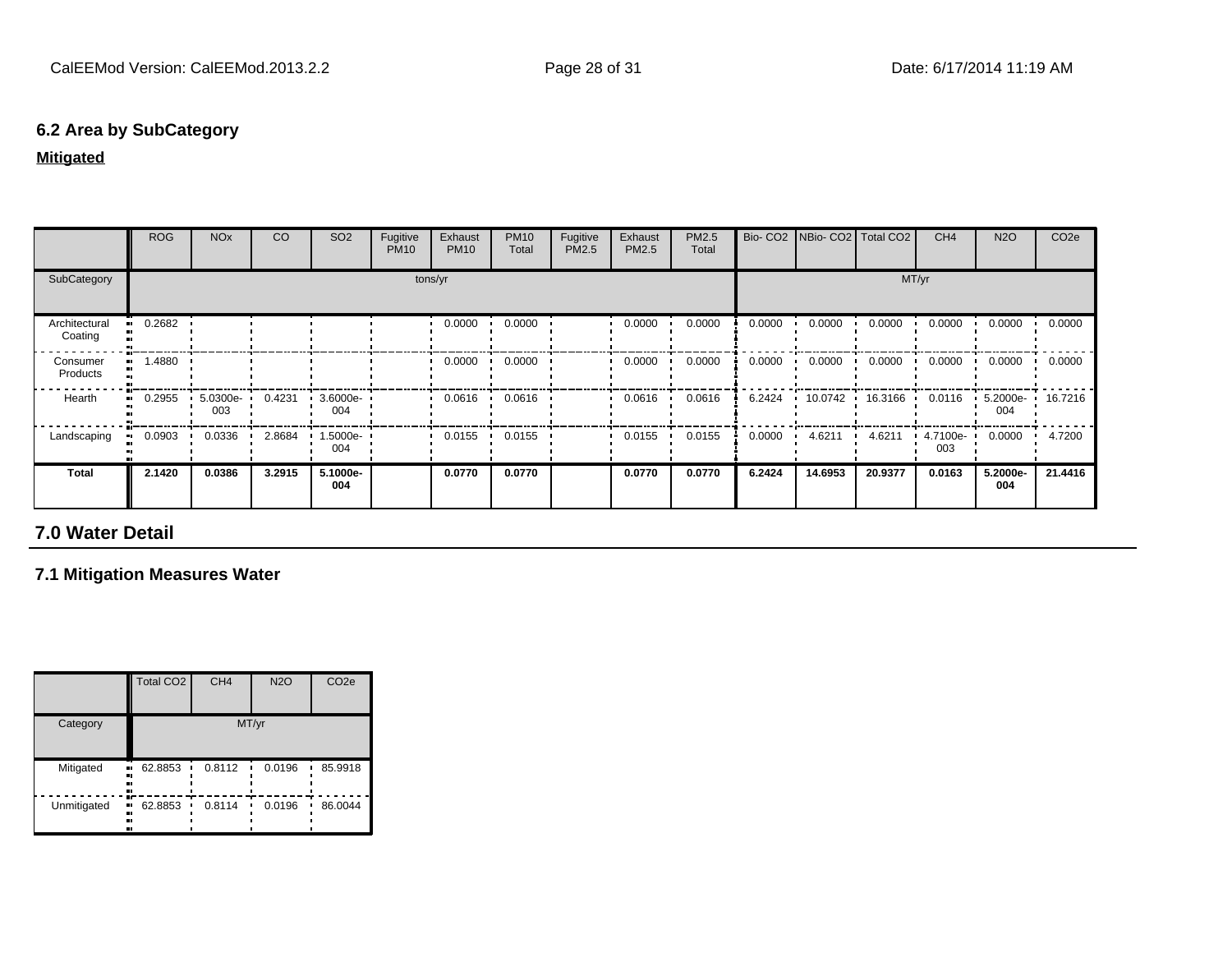## **7.2 Water by Land Use**

**Unmitigated**

|                                   | door Use | Indoor/Out Total CO2 | CH <sub>4</sub> | <b>N2O</b> | CO <sub>2e</sub> |
|-----------------------------------|----------|----------------------|-----------------|------------|------------------|
| <b>Land Use</b>                   | Mgal     |                      | MT/yr           |            |                  |
| Apartments Low 124.8237 /<br>Rise | 15.6497  | 62.8853              | 0.8114          | 0.0196     | 86.0044          |
| <b>Total</b>                      |          | 62.8853              | 0.8114          | 0.0196     | 86.0044          |

#### **Mitigated**

|                        | door Use                    | Indoor/Out Total CO2 | CH <sub>4</sub> | <b>N2O</b> | CO <sub>2e</sub> |
|------------------------|-----------------------------|----------------------|-----------------|------------|------------------|
| <b>Land Use</b>        | Mgal                        |                      | MT/yr           |            |                  |
| Apartments Low<br>Rise | $-24.8237/$<br>÷<br>15.6497 | 62.8853              | 0.8112          | 0.0196     | 85.9918          |
| <b>Total</b>           |                             | 62.8853              | 0.8112          | 0.0196     | 85.9918          |

## **8.0 Waste Detail**

**8.1 Mitigation Measures Waste**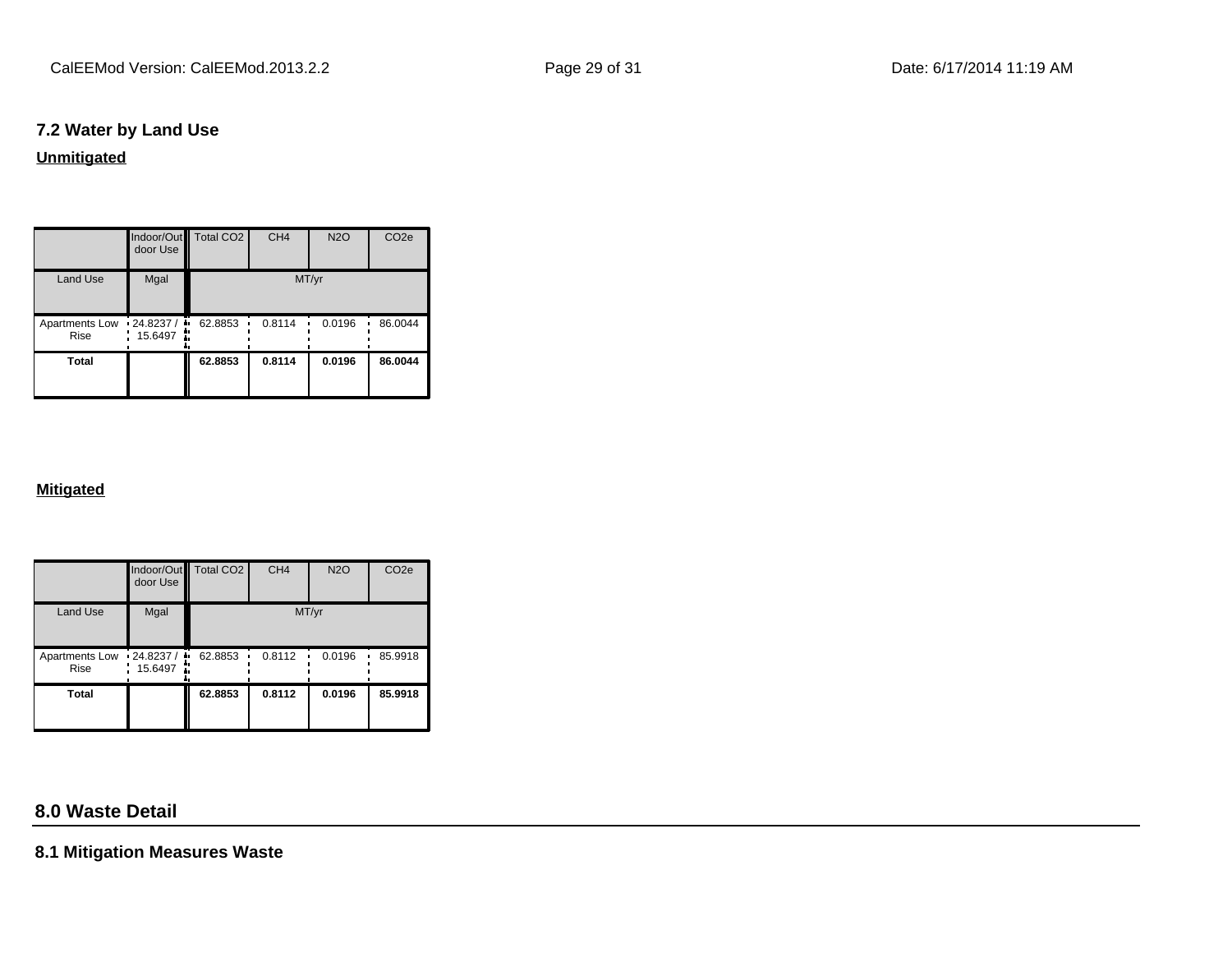## **Category/Year**

|                               | Total CO <sub>2</sub> | CH <sub>4</sub> | <b>N2O</b> | CO <sub>2e</sub> |
|-------------------------------|-----------------------|-----------------|------------|------------------|
|                               |                       |                 | MT/yr      |                  |
| Mitigated<br><br><br>         | 35.5762<br>٠<br>      | 2.1025          | 0.0000     | 79.7286          |
| Unmitigated<br>.,<br><br><br> | 35.5762<br>٠          | 2.1025          | 0.0000     | 79.7286<br>п     |

## **8.2 Waste by Land Use**

## **Unmitigated**

|                        | Waste<br>Disposed | Total CO <sub>2</sub> | CH <sub>4</sub> | <b>N2O</b> | CO <sub>2e</sub> |
|------------------------|-------------------|-----------------------|-----------------|------------|------------------|
| <b>Land Use</b>        | tons              |                       | MT/yr           |            |                  |
| Apartments Low<br>Rise | 175.26<br>٠       | 35.5762<br>ш.<br>٠    | 2.1025<br>٠     | 0.0000     | 79.7286          |
| <b>Total</b>           |                   | 35.5762               | 2.1025          | 0.0000     | 79.7286          |